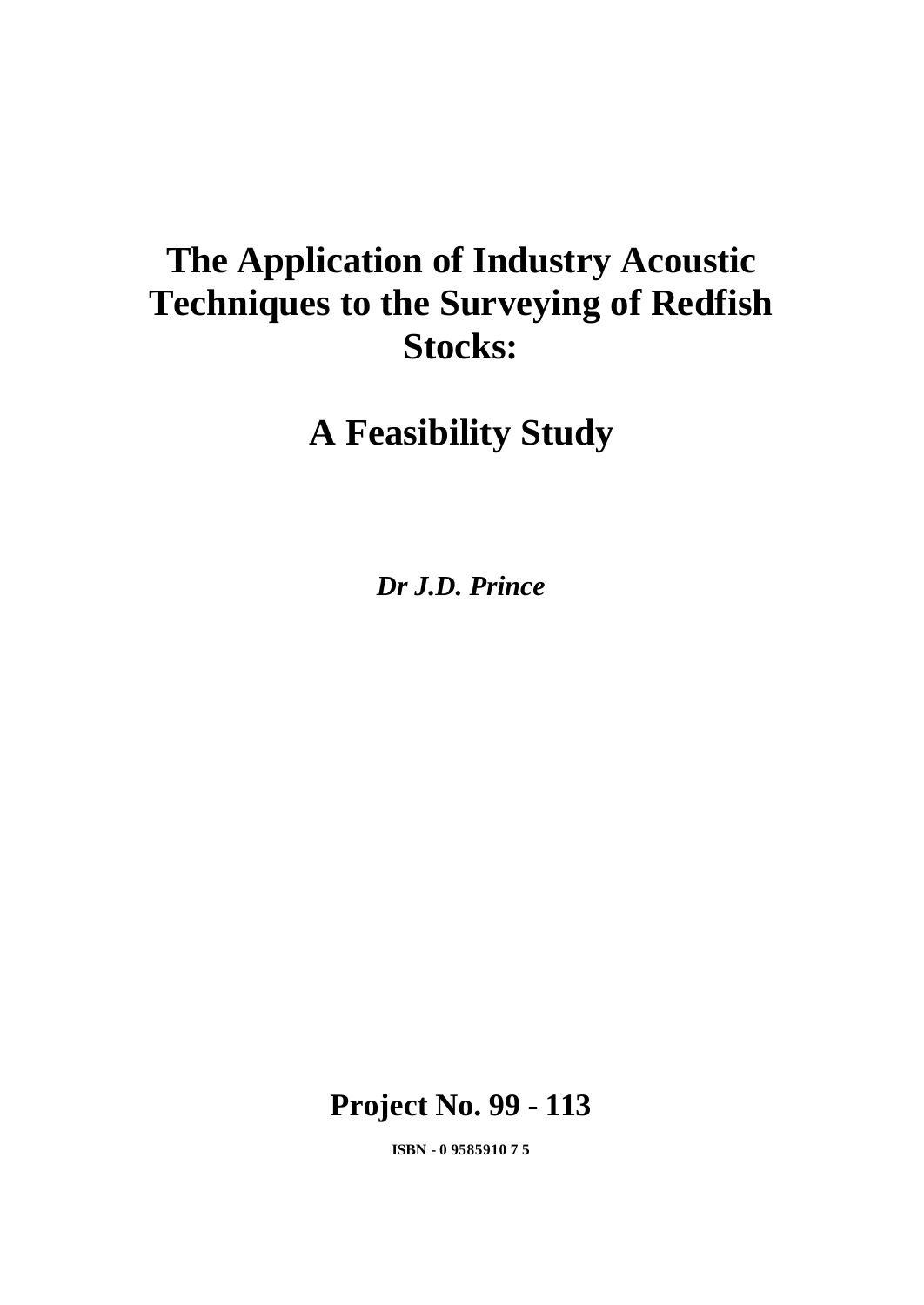## **Table of Contents**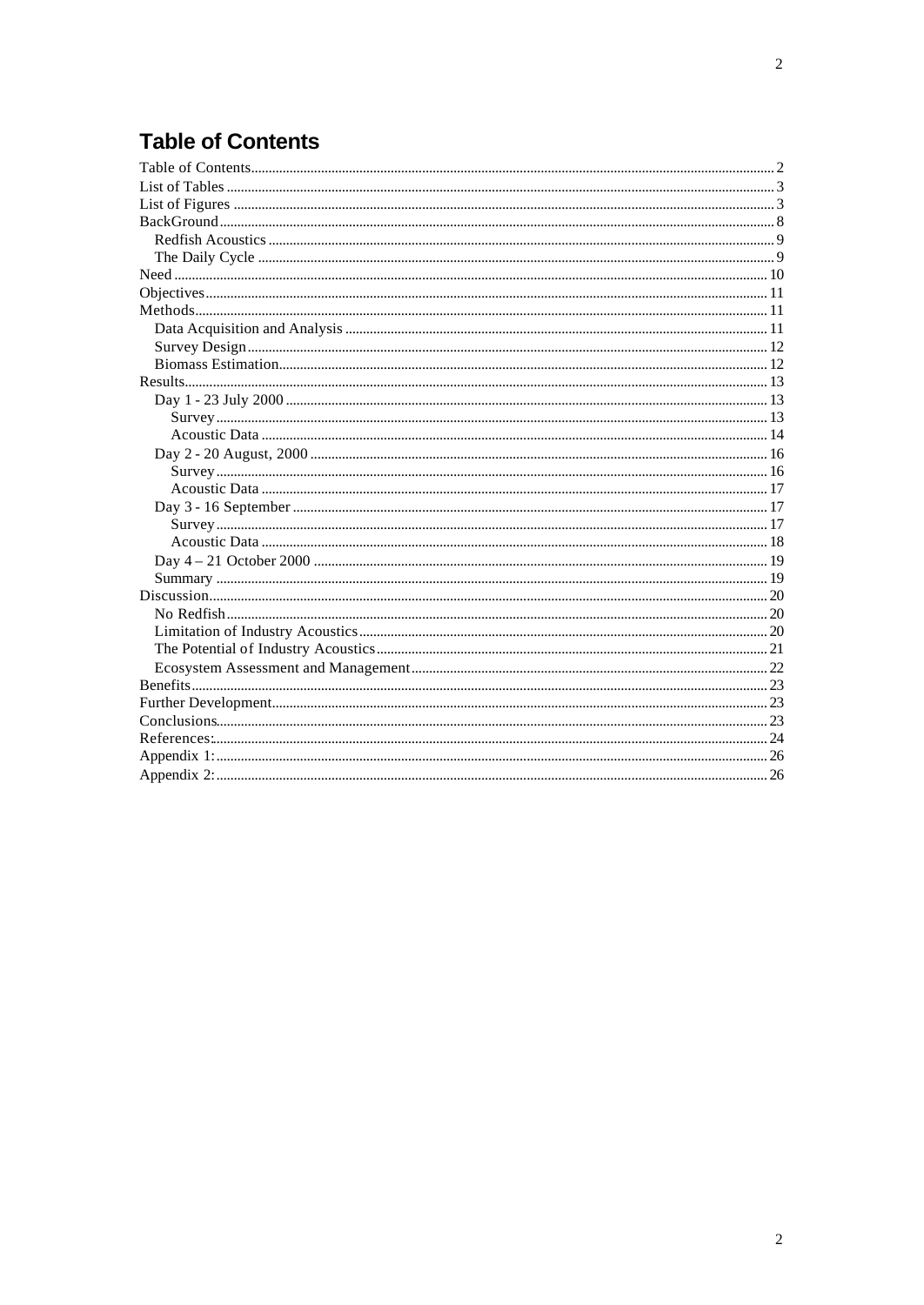## **List of Tables**

| Table 1.  | An example of an Excel data set generated using EchoListener and<br>EchoView software.         |
|-----------|------------------------------------------------------------------------------------------------|
| Table 2.  | Catch from shot 1.27 July 2000. Survey 1. The dawn shot.                                       |
| Table 3.  | Catch from shot 2.27 July 2000 Survey 1. Targeted shot at the<br>shallower mark (160-200m).    |
| Table 4.  | Summary statistics from Acoustic Survey 1, 27 July 2000.                                       |
| Table 5.  | Catch from shot 1.19 August 2000. Survey 2. The dawn shot.                                     |
| Table 6.  | Catch from shot 2. 19 August 2000. Survey 2. Targeted shot at deeper<br>mark (330-370m).       |
| Table 7.  | Summary statistics from Acoustic Survey 2, 19 August 2000.                                     |
| Table 8.  | Catch from shot 1.16 September 2000. Survey 3. The dawn shot.                                  |
| Table 9.  | Catch from shot 2. 16 September 2000. Survey 3. Targeted shot at<br>shallower mark (330-370m). |
| Table 10. | Summary statistics from Acoustic Survey 3, 16 September 2000.                                  |
| Table 11. | Comparative statistics for the three acoustic surveys.                                         |

## **List of Figures**

| Figure 1.  | Acoustic marks attributed to redfish south, seen before dawn, 28<br>August 1996, south of Wollongong. The acoustic layer is seen<br>extending ( <i>a</i> ) east to west [left to right] across the shelf break, and ( <i>b</i> )<br>north to south [left to right] along the shelf break. From Prince (1996).                                                                                                                                                                                                                         |
|------------|---------------------------------------------------------------------------------------------------------------------------------------------------------------------------------------------------------------------------------------------------------------------------------------------------------------------------------------------------------------------------------------------------------------------------------------------------------------------------------------------------------------------------------------|
| Figures 2. | Echogram showing the morning dive of 19 August 2000; collected 19<br>August 2000, as the F.V. Arakiwa steamed over the shelf break and<br>then shot away south along the slope for the dawn shot. As the vessel<br>tracked across the slope (a) marks are seen on the bottom in 140-160m<br>and against the slope in 180-280m. From around 5.50AM through until<br>6.30AM (b) an acoustically reflective haze is seen diving toward the<br>bottom, from above 160m down to, or below the depth of the dawn<br>shot in $300-320m$ (c). |
| Figure 3.  | Redfish catch, effort and catch rate reported in SEF1 scientific logbook<br>1986-1999 by the Redfish Assessment Group's 10 boat standard fleet.                                                                                                                                                                                                                                                                                                                                                                                       |
| Figure 4.  | Redfish catch, effort and catch rate reported in SEF1 scientific logbook<br>1986-1999 by the Redfish Assessment Group's 5 boat standard fleet.                                                                                                                                                                                                                                                                                                                                                                                        |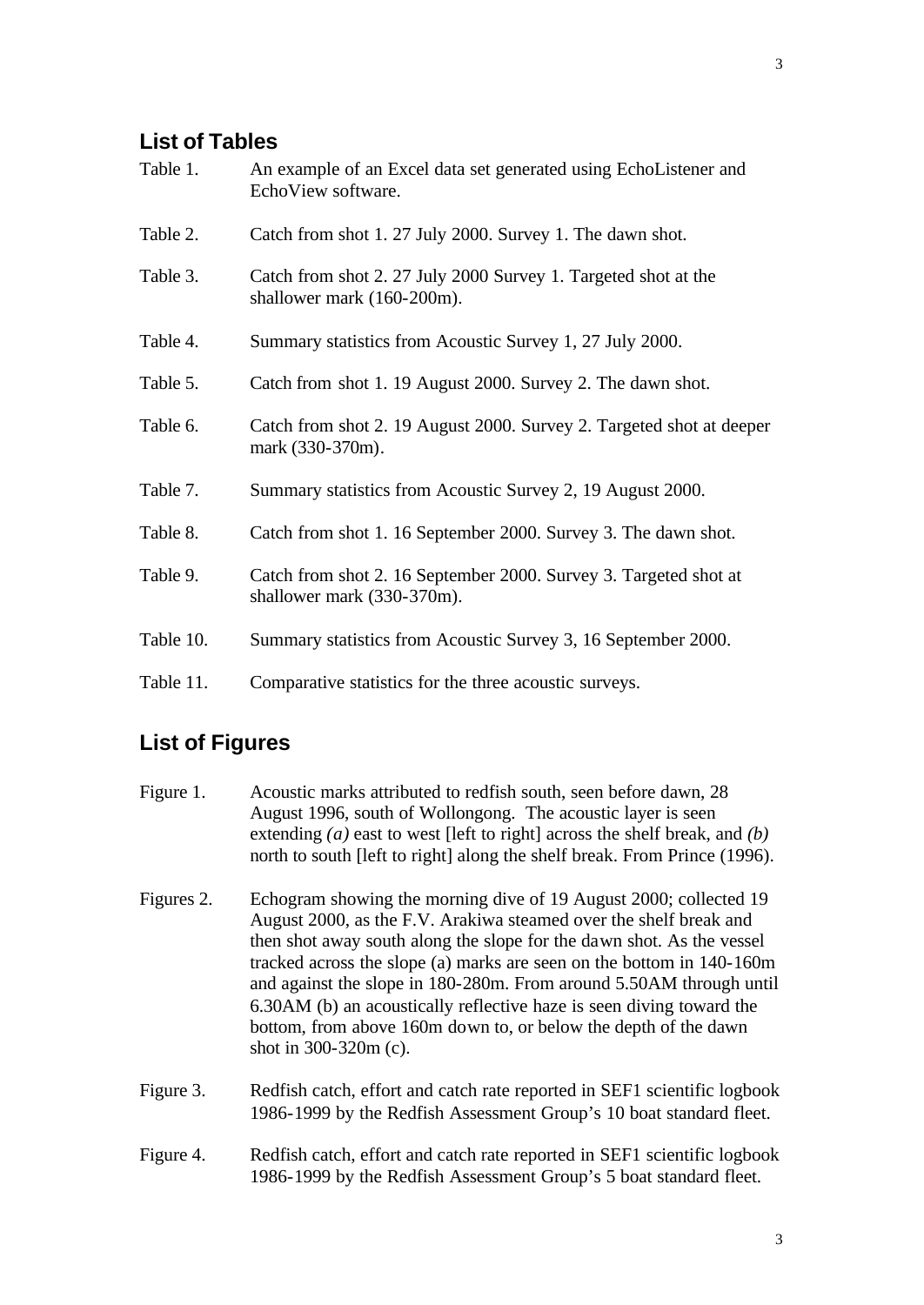- Figure 5. Track of Arakiwa on 15 July 2000 while the vessel was undertaking normal commercial fishing activity and the EchoListener Equipment was being trialled.
- Figure 6. Track of Arakiwa on 23 July 2000 while the vessel was undertaking the first acoustic survey.
- Figure 7. Acoustic marks recorded for analysis 23 July 2000; (a-e) during first acoustic survey of shallower (160-200m) acoustic mark, (f) during targeted  $2<sup>nd</sup>$  shot, and (g-i) during second acoustic survey of deeper acoustic mark.
- Figure 8. Extracted data set on acoustic marks 23 July 2000. (a) Bottom depth below mark by time of day, (b) Height of mark above the bottom by time of day, (c) Height of shallow mark above the bottom by time of day, and (d) Height of shallow mark above the bottom by Survey Sweep.
- Figure 9. Track of Arakiwa on 19 August 2000 while the vessel was undertaking the second acoustic survey.
- Figure 10. Acoustic marks recorded 19 August 2000 during the second acoustic survey.
- Figure 11. Extracted data set on acoustic marks 19 August 2000. (a) Bottom depth below mark by time of day, (b) Height of mark above the bottom by time of day, (c) Height of shallow mark above the bottom by time of day, and (d) Height of shallow mark above the bottom by Survey Sweep.
- Figure 12. Track of Arakiwa on 16 September 2000 while the vessel was undertaking the third acoustic survey.
- Figure 13. Acoustic marks recorded 16 September 2000 during the third acoustic survey.
- Figure 14. Extracted data set on acoustic marks 16 September 2000. (a) Depth of the bottom of a mark by time of day, (b) Height of mark by time of day, (c) Height of shallow mark above the bottom by time of day, and (d) Height of shallow mark above the bottom by Survey Sweep.
- Figure 15. SOI versus redfish catch rates  $1986 2000$ .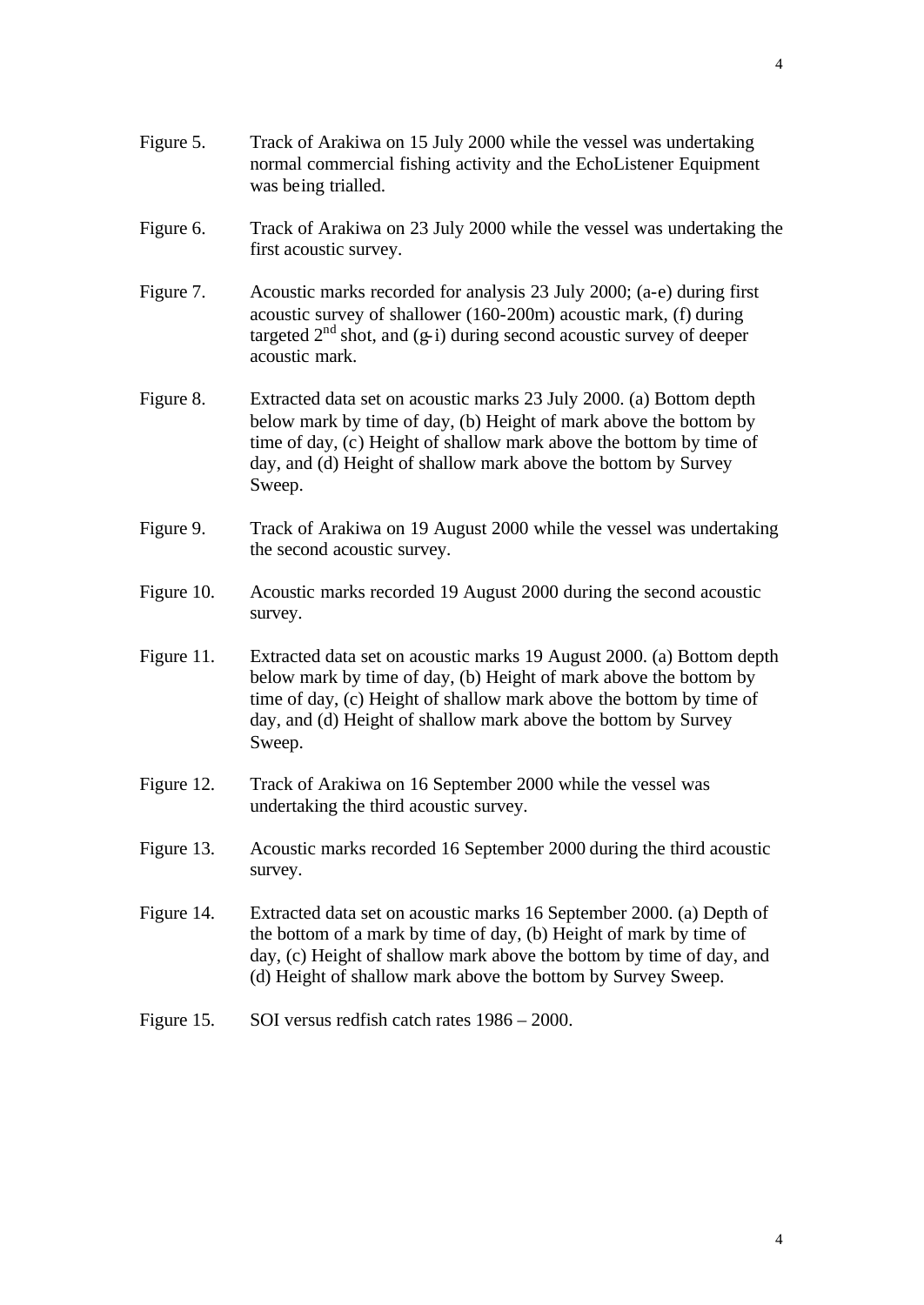#### **1999/113 The application of industry acoustic techniques to the surveying of redfish stocks: A feasibility study.**

| <b>PRINCIPAL INVESTIGATOR:</b> Dr Jeremy D. Prince |                                           |
|----------------------------------------------------|-------------------------------------------|
| <b>ADDRESS:</b>                                    | Biospherics P/L                           |
|                                                    | PO Box 168                                |
|                                                    | South Fremantle, WA 6162                  |
|                                                    | Telephone: 08 9336 3793 Fax: 08 9335 2740 |

#### **OBJECTIVES:**

The general objective of this project was to test the feasibility of using industry based acoustic techniques to survey redfish aggregations in a small area between Ulladulla and Bermagui,. The specific objectives of this project were to:

- 1. Conduct four acoustic surveys of redfish aggregations within a selected research area using a commercial fishing vessel equipped with EchoListener equipment.
- 2. Repeatedly map the distribution and acoustic density of marks attributable to redfish and derive a range of biomass estimates based on these data.
- 3. Analyse and report on the feasibility of estimating redfish biomass using industry acoustics.

#### **NON TECHNICAL SUMMARY:**

#### **OUTCOMES ACHIEVED**

This project developed and conducted three acoustic surveys of the NSW shelf break during the spring of 2000. The specific objectives of this project focussed on redfish, and unfortunately no redfish aggregations were observed. Consequently the general utility of the industry based acoustic technique had to demonstrated with jack mackerel aggregations that were found in the survey area. The implementation of some form of long term industry based abundance surveys is currently being proposed for the SEF. An important implication of the survey design demonstrated here is that a system of fixed station trawl surveys could also incorporate acoustic surveying. Combining two different sampling me thods simultaneously within the same survey would greatly increasing the analytical power of the program for little extra expense. Highlighting this potential for the SEF as it contemplates survey design is the major outcome achieved of this project.

Because it is so difficult to decipher trends in fish abundance from the evolution of fishing practices when analysing commercial catch rates, one of SETMAC's highest research priorities is the development of fishery independent measures of stock abundance. Through repeated surveys with standard methodology it is hoped that accurate fishery independent indices of stock abundance can be developed to provide a solid basis for stock assessment in the SEF. At present fisheries independent surveys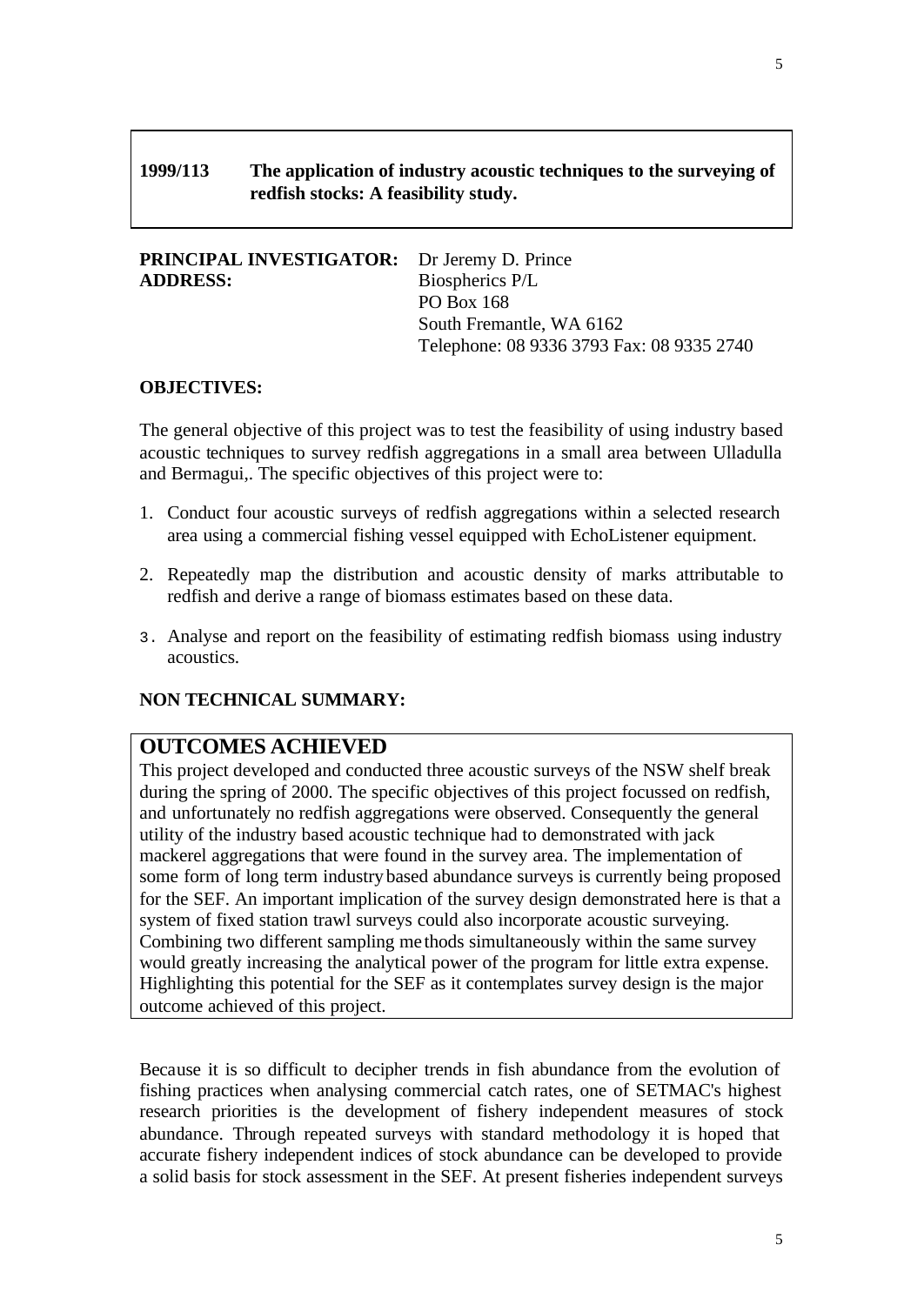are only used in the assessments of orange roughy and blue grenadier. These single species surveys relied on dedicated research vessels and have been relatively expensive. The annual GVP of the SEF is only around \$60 million, so it has limited capacity to fund annual \$0.5 million surveys for each species. Previous projects demonstrated in theoretical terms the potential cost effectiveness of single frequency acoustic surveys using the hull mounted transducers of commercial fishing vessels. As with all acoustic techniques, results with the industry acoustic approach will work best with species that:

- have a high target strength (i.e have a swim bladder),
- aggregate in shallower water,
- over flat terrain, and in
- relatively pure single species schools.

Unfortunately these types of conditions rarely occur together in the SEF. The winter aggregations formed by redfish (*Centroberyx affinis*), blue grenadier (*Macruronus novaezelandiae*) and spotted warehou (*Seriolella punctata*), probably offer the best opportunity for the future application of industry based acoustics to the quantitative surveying of fish stocks in the SEF.

The immediate objective of this project was to test at a pilot scale the feasibility of surveying redfish aggregations in a small area between Ulladulla and Bermagui, using industry based acoustic techniques during four days of surveying. It was industry's observation when the project began that redfish were at the low point of an availability cycle during 1999 and 2000. Through negotiation with the fishers it was decided to conduct 4 acoustic surveys monthly over July to October, rather than weekly through August, as originally proposed. On the advice of the local marine electronics expert the F.V. Arakiwa was selected as the survey vessel on the basis of providing the best electronic environment for collecting digital acoustic and global positioning data. EchoListener equipment was fitted and used to log the data from each acoustic ping onto the hard drive of a laptop computer. EchoView software was used to:

- view acoustic data
- identify and outline schools, sample school heights and bottom depths,
- export schools data, at two second intervals, into data files for importation into Excel

A survey design was developed with the fishers with the explicit aim of minimising disruption to normal fishing practices. Acoustic surveys commenced with a short (2h) dawn shot to the south, which had the purpose of sampling the depth range of redfish, and providing a general indication of the species composition of the pre-dawn haze settling on to the slope. Following the dawn shot, as the catch was sorted, the vessel would work its way back to the north acoustically scanning the shelf break and slope. The acoustic surveys employed a zigzag track backwards and forwards across the slope over bottom depths of 140-400m. Following the acoustic survey a mark would be sampled for species composition with a second 2hr shot. During all surveys there were two marks present in the surveyed depth zone, but lack of time prevented the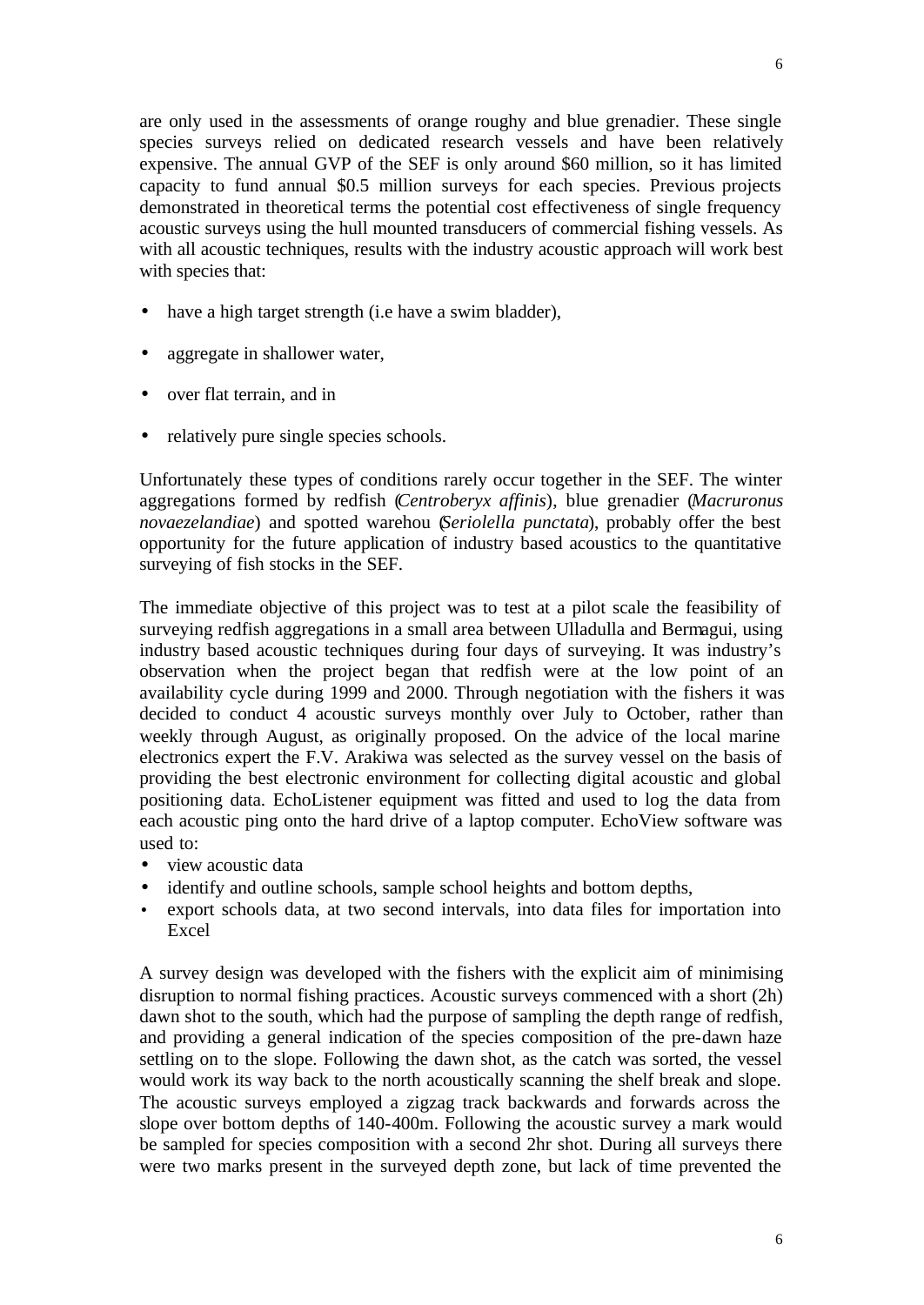composition of both marks being tested with targeted shots in the same day. However it was normally possible to get a good idea of the composition of both marks from the reports of other vessels fishing near by.

Three successful survey days were completed (23 July, 20 August, 16 September) the final survey was aborted due to an extended period of bad weather. During each survey two parallel bands of marks were observed stretching relatively continuously along the slope. A shallower mark close to the shelf break or 'edge' around 150-200m and a deeper band around 300-400m. Neither of these marks were in the 200-300m depth range normally expected of redfish. Sampling of the marks with targeted shots and interviewing other skippers fishing the same marks nearby suggested that the shallower mark was principally comprised of jack mackerel and barracouta, while the deeper mark was principally three-spined cardinalfish and ribbonfish. Redfish were only every present in trace amounts. No marks were observed that could be identified as being largely, or even substantially, comprised of redfish. This situation was not restricted to the survey vessel, few redfish marks were observed through this area of the SEF during the winters of 1999 and 2000, and commercial catch rates were generally low.

The lack of identifiable redfish aggregations in the survey area on survey days prevented the project achieving any of its objectives pertaining to estimating redfish abundance. This is because the schools based analysis relied upon by this approach is reliant on estimating the volume of identifiable species aggregations, and without observing redfish aggregations no data could be collected. However in the interest of testing the general utility of industry acoustics an analysis of the dynamics of the shallower jack mackerel mark has been performed instead. This analysis demonstrates that useful relative abundance data can be gathered using industry based acoustics. While limited in nature these acoustic surveys documented the end of winter decline in acoustic biomass that occurs off southern NSW as the STC moves back to the south of the region. The acoustic biomass of the shallower marked, which was principally jack mackerel declined by 75% between the August and September surveys. These observations provide an interesting counterpoint to May and Blaber's description of the seasonal cycle of SEF species abundance off southeastern Tasmania, where abundance peaks during summer when the STC moves south of southern NSW to those latitudes.

These results suggest that Industry Acoustics could increase the data collecting capacity of the long-term program of fishery independent surveys being proposed for the SEF. Integrating acoustic and trawl sampling into a single survey design similar to that employed by this project would allow simultaneous collection of by data by two independent sampling techniques. The two complementary data sets would greatly enhance the analytical power of the surveys. This study demonstrates that such a survey can be designed to be extremely compatible with normal fishing practices, and thus more likely to be relatively low cost and acceptable to industry. Deployed broadly across the fishery the survey would have potential to simultaneously and cost effectively monitor the abundance trends of the most important species in the SEF ecosystem.

#### **KEYWORDS: Redfish, South East Fishery, industry based acoustic surveys**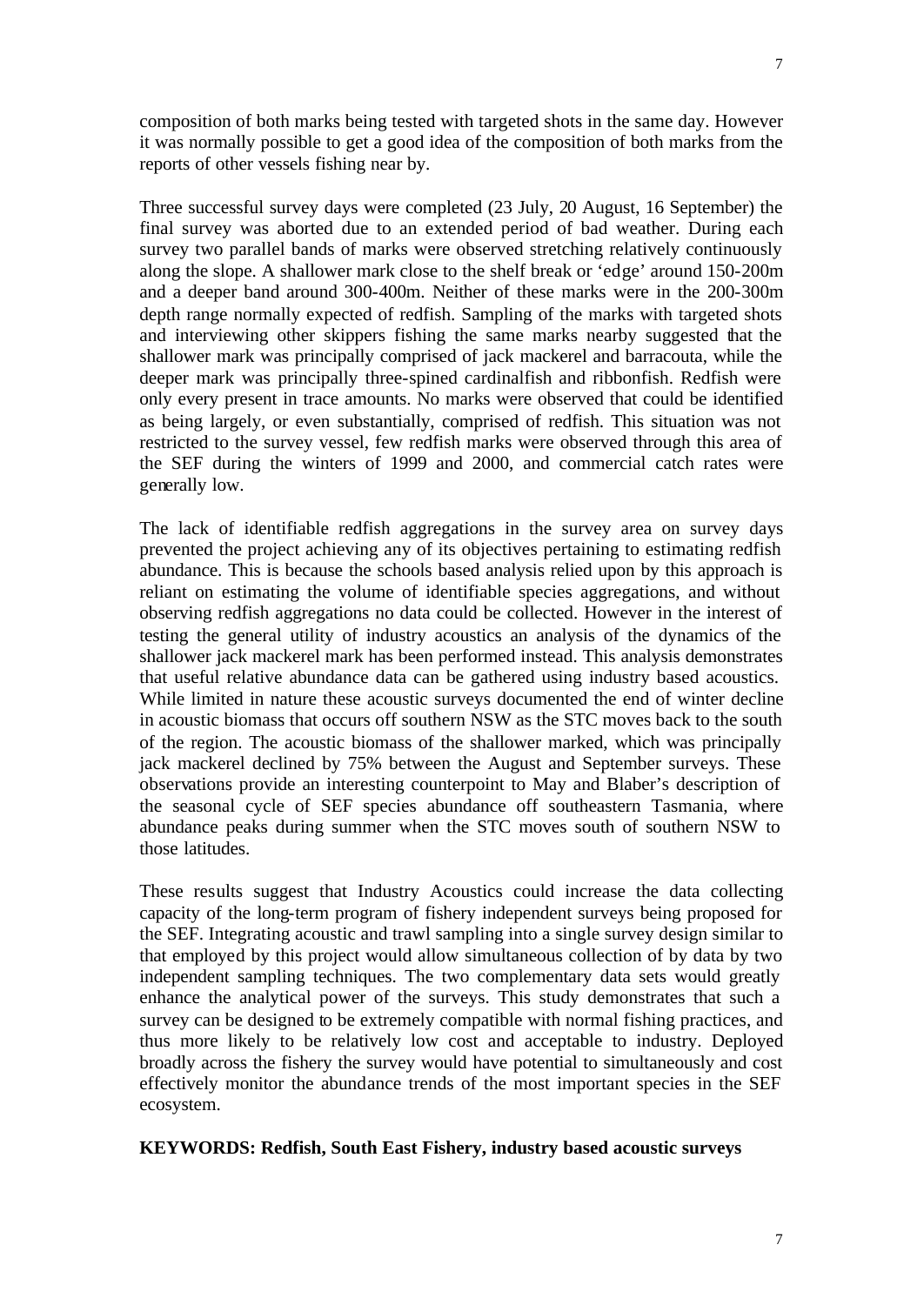One of SETMAC's highest research priorities is the development of new fishery independent measures of stock abundance. This is because the evolution of fishing practices makes it difficult to decipher trends in fish abundance from fishery dependent catch rate trends (Prince *et al.* 1998; FRDC 97/114).

Through repeated surveys with standard methodology it is hoped that Fishery Independent Surveys will provide an accurate, relative index of stock abundance to underpin high quality stock assessment.

At present within the SEF, fisheries independent surveys are only used in the stock assessments of orange roughy and blue grenadier. These single species surveys have relied upon dedicated research vessel and have proved to be relatively expensive. The annual GVP of the SEF is only around \$60 million, so it has limited capacity to fund \$0.5 million annual surveys for single species.

A previous FRRF funded "Industry Acoustics" project (Prince & Higginbottom 1996; FRRF 92/93-7) fostered the development of an acoustic and positional digital data logger called the EchoListener. That project demonstrated the potential effectiveness of the technology needed to conduct low cost, but fully quantitative and calibrated, single frequency acoustic surveys using the hull mounted transducers of commercial fishing vessels. The project collected high quality data for winter aggregations of both blue grenadier (Prince & Higginbottom 1996) and redfish (Prince 1996; FRDC 96/157). The Industry Acoustic project also provided the impetus for a researcher (Dr Ian Higginbottom) involved in the project to form a company, SonarData Tasmania P/L, to develop software (EchoView) for viewing and analysing digital acoustic data collected at sea using EchoListener equipment or other digital data loggers.

As with all acoustic techniques, results with the Industry Acoustic approach will be best when working with species that:

- have a high target strength (i.e have a swim bladder),
- aggregate in shallower water,
- over flat terrain, and in
- relatively pure single species schools.

Unfortunately these types of conditions rarely occur together in the SEF. The winter aggregations formed by redfish (*Centroberyx affinis*), blue grenadier (*Macruronus novaezelandiae*) and spotted warehou (*Seriolella punctata*), probably offer the best opportunity for the future application of industry based acoustics to the quantitative surveying of fish stocks in the SEF.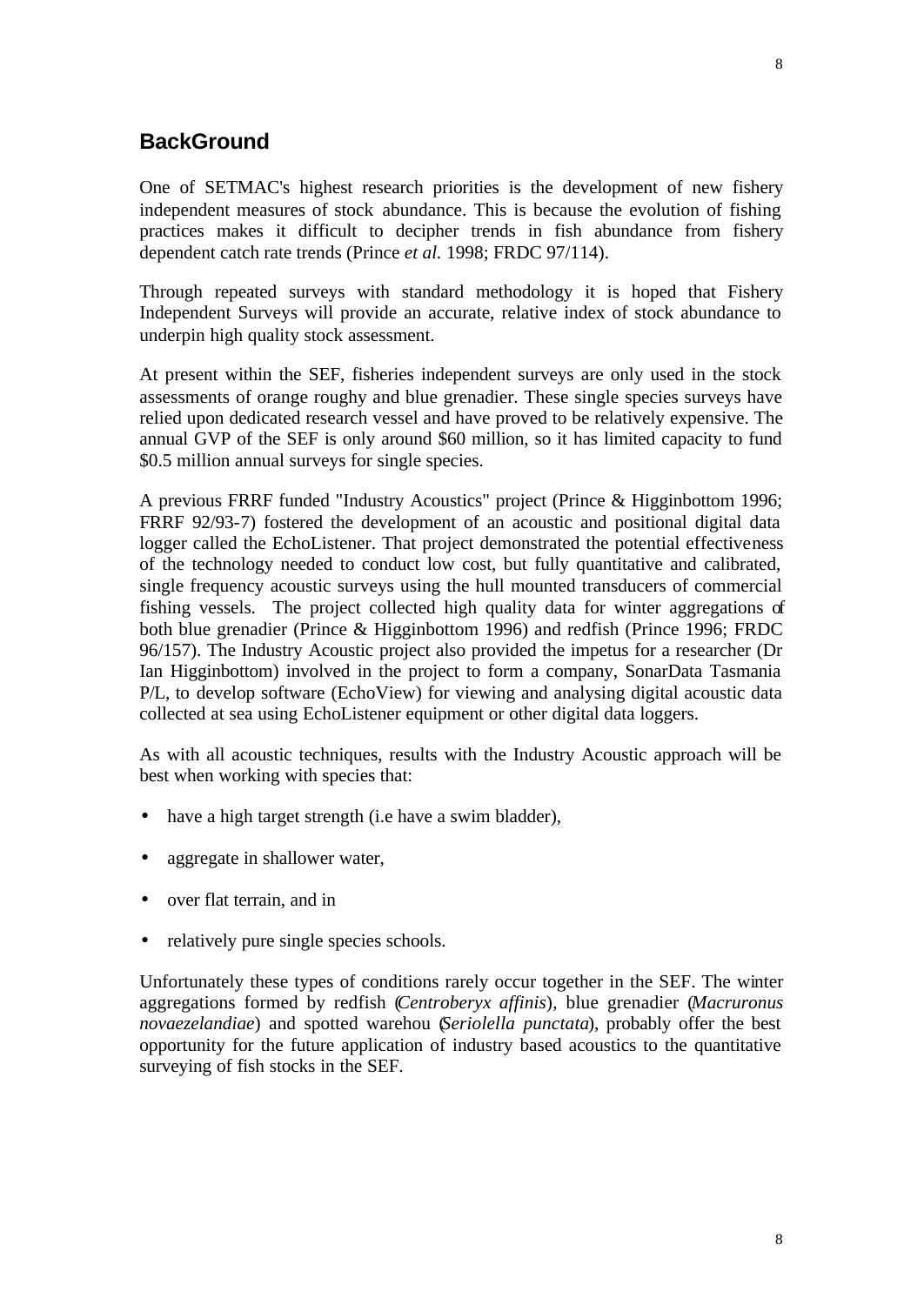#### **Redfish Acoustics**

Fishers report that redfish form acoustically visible aggregations between June and September each year along the edge of the NSW shelf. The redfish aggregations are relatively stable over time, migrate vertically on a diurnal basis, and reach their peak abundance in August-September each year between Eden and Sydney. Where these acoustic layers come within 2-3m of a trawl ground in about 200-250m, large, relatively single species catches of redfish can be made with demersal trawls. This relatively pure species composition, together with the high target strength of redfish, their aggregation stability, and the relatively gentle slope of the bottom in the area of their aggregations, should make the winter redfish aggregations suitable for surveying with acoustic techniques.

The 1993 Industry Survey of Gemfish observed redfish forming extensive, stable, morning aggregations, between Ulladulla and Bermagui (Prince & Wright 1994; FRRF 19/12 & FRDC 93/057). The aggregations were sheet like, up to 150-200m thick, 3-8km across and stretched relatively continuously along the shelf break between Wollongong to Bateman's Bay (150-200km), touching down on the bottom in 200-250m. Large, relatively pure survey catches of redfish from these aggregations confirmed species composition and suggested the use of industry acoustics to define their extent and volume.

High quality calibrated acoustic data on similar redfish aggregations between Wollongong and Ulladulla (Figure 1) were collected opportunistically during the 1996 Industry Survey of Gemfish (Prince 1996).

#### **The Daily Cycle**

Whether or not, they contain redfish, most acoustic marks seen at the edge of the continental shelf share the same diurnal vertical migrations. This leads to the same behaviour each sunrise when the acoustic biomass dives, illustrated here by figure 2. This echogram was collected 19 August 2000, as the F.V. Arakiwa steamed over the shelf break and then shot away south along the slope for the dawn shot. As the vessel tracked across the slope (figure 2a), marks are seen on the bottom in 140-160m and against the slope in 180-280m. From around 5.50AM (figure 2a) through until 6.30AM (figure 2b) an acoustically reflective haze is seen diving toward the bottom, from above 160m down to, or below the depth of the dawn shot in 300-320m (figure 2c).

The acoustic marks that form close to the bottom along the slope after the morning dive remain relatively stable during the morning hours, but may begin dispersing back into the water column during the afternoon. The formation of morning marks is relatively stable over days and weeks so that similar shaped marks, of apparently similar species composition, repeatedly forming after dawn in the same depth bands. Prior to each survey the skippers used in this project could confidently predict the approximate depth at which the morning marks would form each day and their species composition.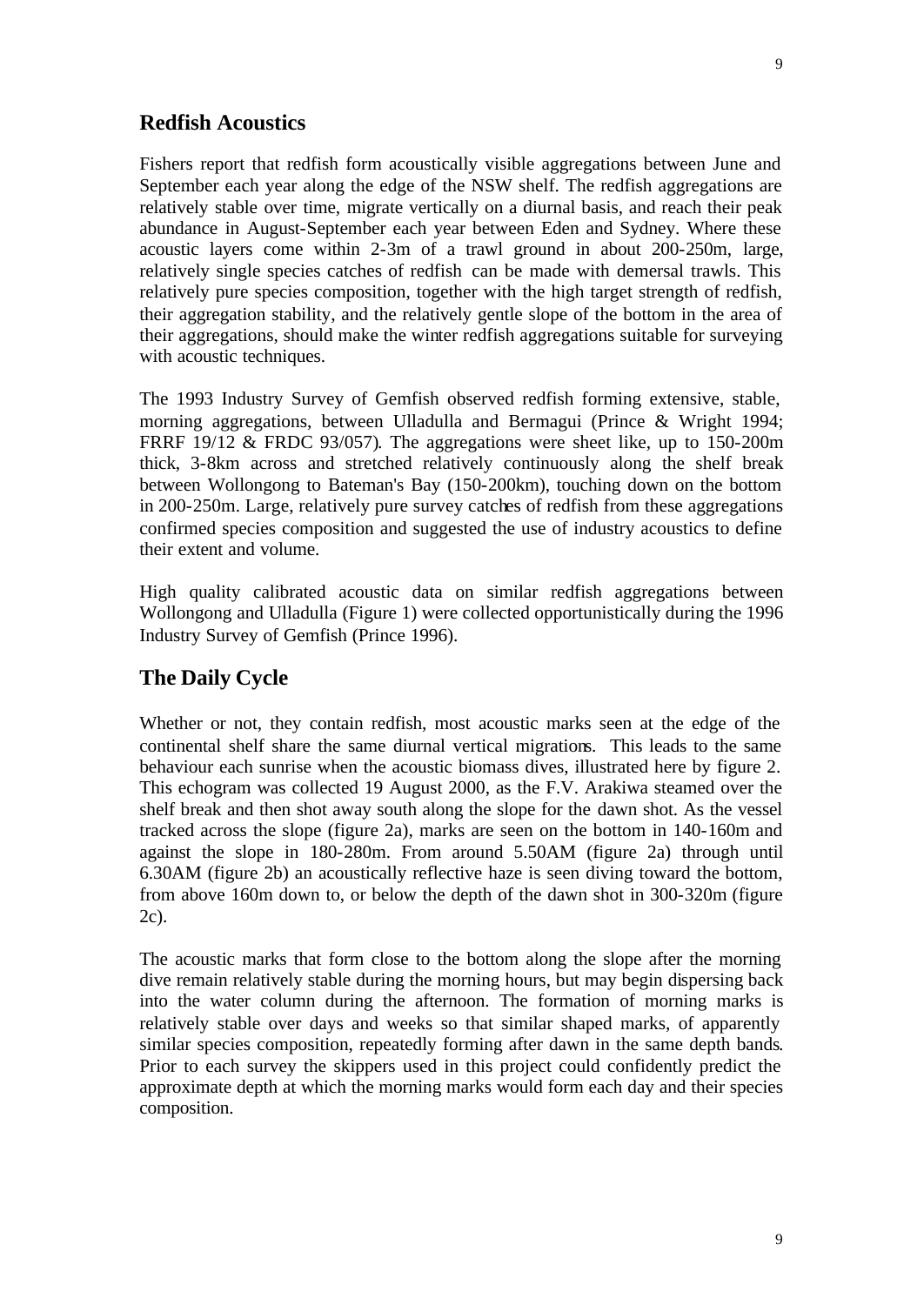#### **Need**

Considered a low priority species for the SEF for many years the importance of redfish research has greatly increased over the last few years.

Reliable catch and effort statistics have only been collected with SEF1 logbooks since 1986. Trends since 1986 are indicated using the aggregated statistics of the main redfish catching vessels, as used by the Redfish Assessment Group (Figures 3&4). Effort and catch levels remained relatively stable until 1990 when effort began increasing rapidly, more than doubling to around 5,000h/ammum by 1994. With these effort increases, catches also increased from 100-300t prior to 1990, to 600-800t in 1992 and 1993. Since 1994 effort has slowly declined to the current 3,000h/annum. Landings were sharply lower at 400-500t during the period 1994-1997, back around 700t in 1998, then down again to around 300t from 1999 and 2000.

In 1993 the redfish stock was estimated by SEFAG on the basis of catch rate trends and the changing size structure of the catch to be around 10 - 20,000t.

The Redfish Assessment Group (RAG) was established in 1998 to refine and update this assessment. In 1998 SEFAG plenary reviewed the RAG's preliminary assessment which estimated that the redfish biomass is down to 3-4,000t, and likely to continue declining even without further fishing. The RAG's cohort analysis also suggested that over the last five years recruitment rates spiked up to several times historic levels, and then declined to virtually nothing in the terminal years of the analysis.

This assessment was extremely contentious with many researchers who suspected that a strong "terminal year" effect was influencing the cohort analysis. But the assessment was especially contentious with industry members from NSW who fiercely dispute biomass estimates that low. On the basis of the size of acoustic marks they see, and the size of their own shots, they believe the biomass to be considerably higher. The fishers claimed that catch rate trends reflect changing fishing patterns. That quota management has lead to them optimizing the species composition of catches which has lead to decreased targeting of single species aggregations and a decline in catch rates (Prince *et al.* 1998). They claim that changing catchability is producing a misleading stock assessment.

Regardless of the actual state of the redfish resource; the essential problem remains that the assessment will continue to be based upon the same questionable fishery dependent trends, unless quantitative techniques are developed for surveying these stocks independently to evolving fishing practices.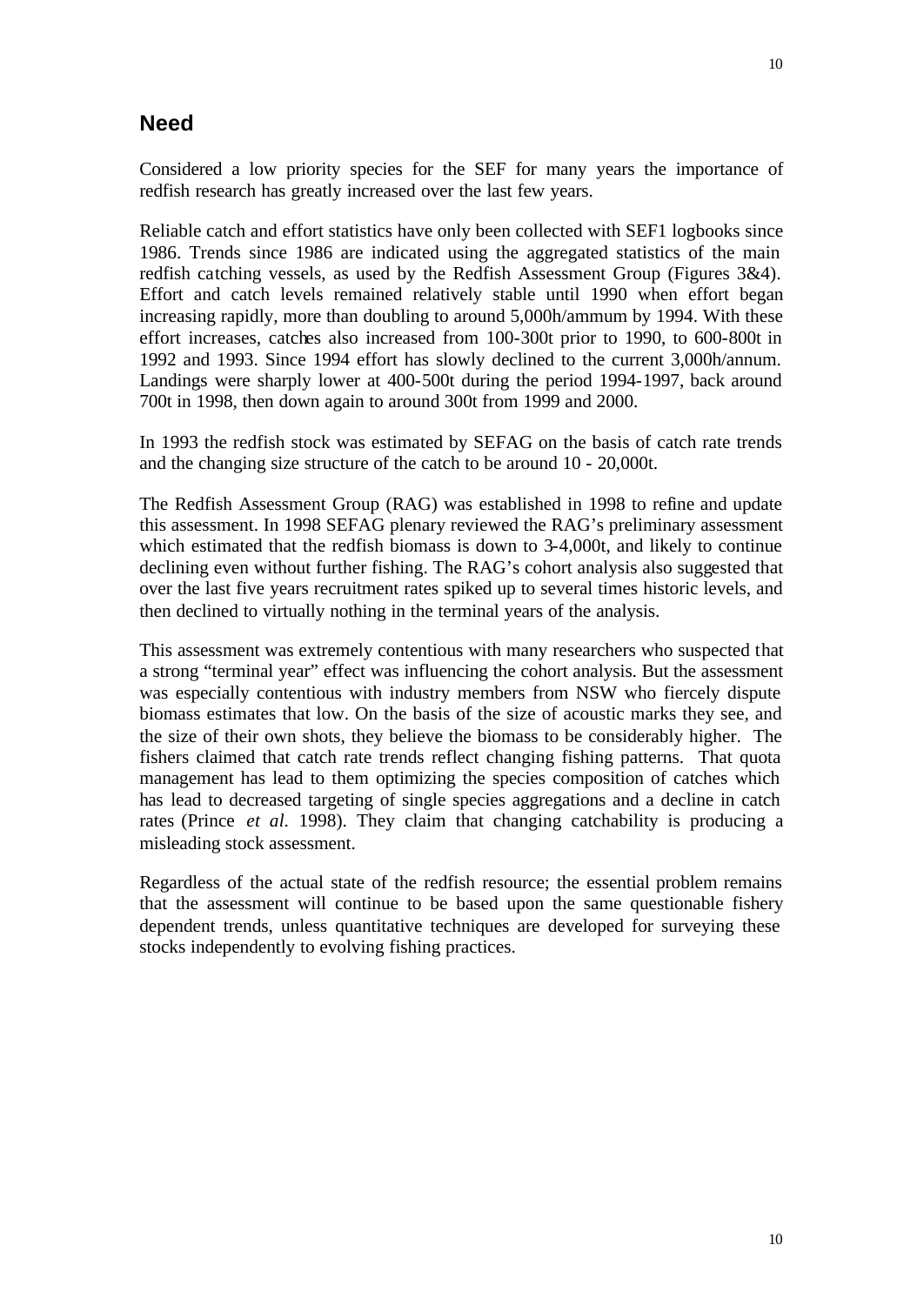The primary objective of this project was to test the feasibility of surveying redfish aggregations in a small area between Ulladulla and Bermagui, using industry based acoustic techniques. Specifically the objectives of this project were to:

- 4. Conduct four acoustic surveys of redfish aggregations within a selected research area using a commercial fishing vessel equipped with EchoListener equipment.
- 5. Repeatedly map the distribution and acoustic density of marks attributable to redfish and derive a range of biomass estimates based on these data.
- 6. Analyse and report on the feasibility of estimating redfish biomass using industry acoustics.

### **Methods**

It was industry's observation before the surveys began (supported by SEF1 returns, figure 3&4) that redfish were at the low point of an availability cycle during 1999 and 2000. Through the winter of both years few if any stable redfish marks were observed between Jervis Bay and Bermagui, redfish catches were sporadic, and catch rates generally low.

In the light of this situation and through negotiation with the fishers of the area it was decided to conduct the 4 acoustic surveys over four months rather than weekly through August, as originally proposed. The industry suggestion was to conduct the surveys monthly during the week following the full moon in July, August, September and October 2000.

On the advice of the local marine electronics expert the South East Trawl Fishing Vessel, the Arakiwa was selected as the survey vessel. The technical advice was that because the wheelhouse of the Arakiwa had recently burnt to hull level and been replaced, the entire electronic system of the vessel was new and thus provided the cleanest available electronic environment for collecting digital acoustic and global positioning system (GPS) data. Consequently, during July 2000, the necessary connections were fitted to the Arakiwa's electronics system, allowing an EchoListener system to tap into the vessels echosounder and GPS system.

### **Data Acquisition and Analysis**

The EchoListener equipment logged the data from each acoustic ping onto the hard drive of a laptop computer. These data were backed up after each day's surveying using a zip drive. At the end of the surveys the laptop computer was returned to the laboratory and the EchoListene r Data was downloaded into EchoView software. The EchoView software was used to:

- view acoustic data
- identify and outline schools, sample school heights and bottom depths,
- export schools data, at two second intervals, into data files for importation into Excel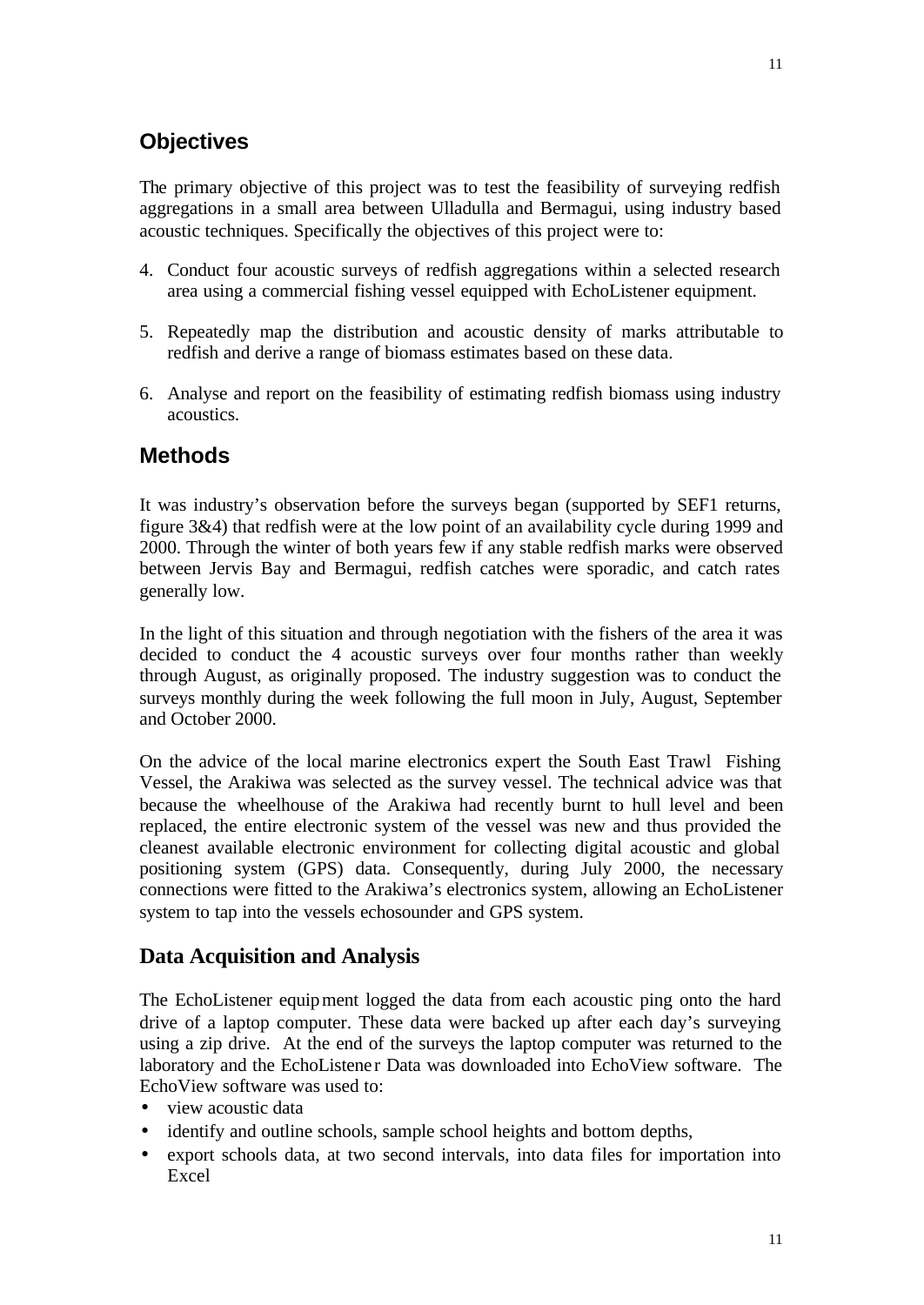#### **Survey Design**

The structure of the individual surveys had to be negotiated with the fishers conducting the surveys and by necessity developed through the course of the project. The twin aims of the design process was to develop a reproducible survey design which could:

- 1. collect useable, quantitative acoustic data, and
- 2. minimise disturbance to normal fishing patterns.

The imperative behind the second aim is that the long term potential for application of any survey technique in the SEF will depend upon it being industry based and extremely cost effective. Thus the technique must cause minimal disruption to normal fishing and so have minimal cost implications to the fishing operators that will eventually be required to implement surveys.

Figure 5 shows the normal daily fishing pattern being employed in this part of SEF, it was recorded with the EchoListener equipment aboard the Arakiwa 15 July 2000 while the equipment was being installed and tested. The vessel steams out to the edge of the continental shelf and normally shoots south for the dawn shot for around 3 hours, retrieves the net, sorts the catch, and shoots back the other direction for a 3 hour late morning shot, and then steams back to port.

The acoustic surveys commenced with a short (2h) dawn shot, which had the purpose of sampling the depth range redfish are expected to be caught in, and providing a general indication of the species composition of the pre-dawn haze settling on to the slope.

Following the dawn shot, as the catch was sorted, the Arakiwa would work its way back to the north acoustically scanning the shelf break and slope with its acoustic equipment. These surveys used a zig-zag track backwards and forwards across the slope over bottom depths of 140-400m.

On each of the three survey days two parallel bands of marks were observed stretching relatively continuously along the slope. A shallower mark close to the shelf break or 'edge' around 150-200m and a deeper band around 300-400m. Neither of these marks were in the 200-300m depth range normally expected of redfish (see figure 1). Lack of time prevented the composition of both marks being tested with targeted shots in the same day, and it was necessary to choose to sample one or the other of the marks on any day. However it was normally possible to get a good idea of the composition of both marks from the other vessels fishing near by.

#### **Biomass Estimation**

In the light of previous experience and discussions with fishers it was envisaged that relatively pure redfish aggregations would be identified by the surveys. Consequently it was originally proposed that the acoustic surveys would be used to define the volume of the redfish schools and then to use surveyed catch rates, together with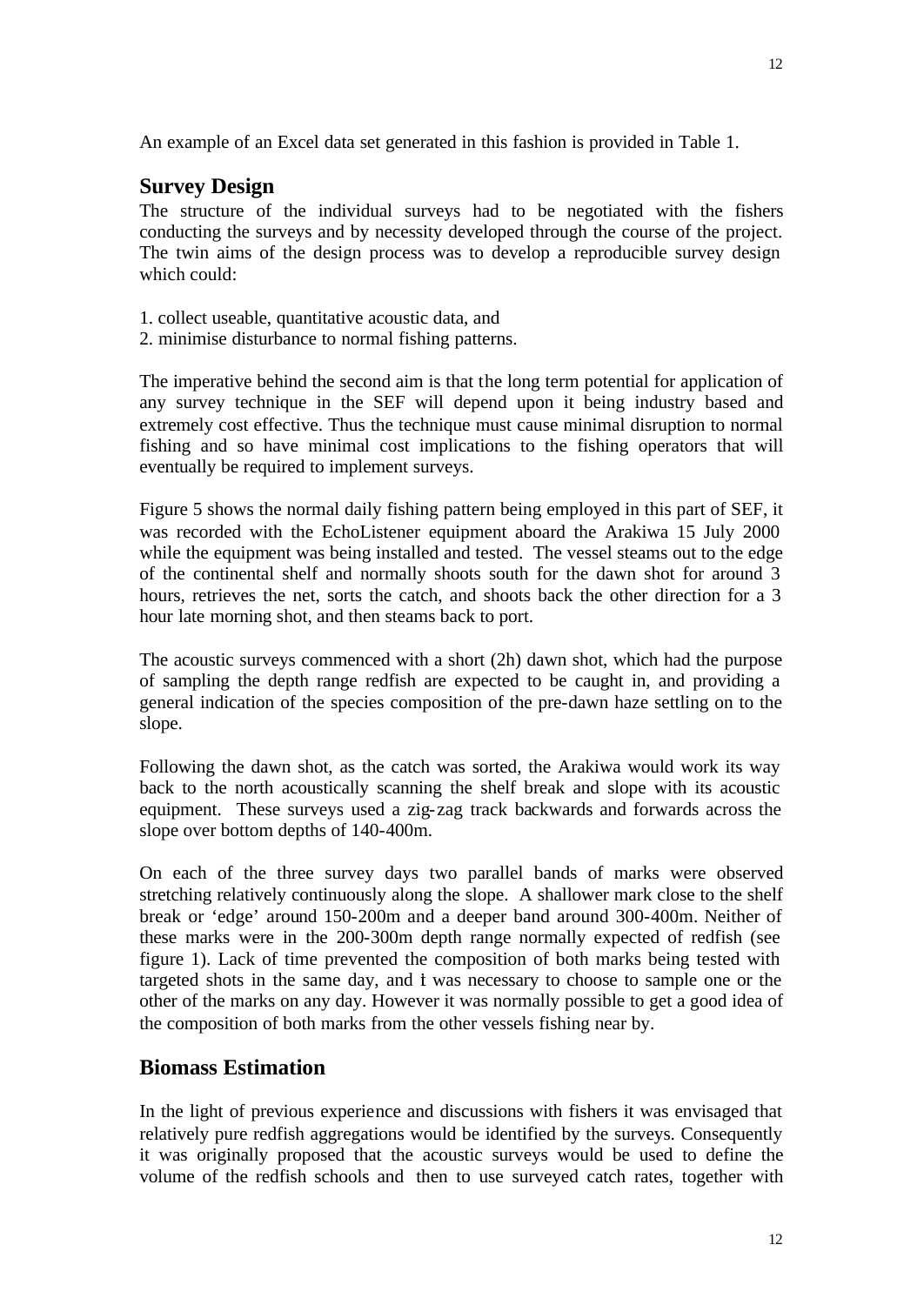estimates of swept volume, and catchability to produce a range of biomass estimates for redfish within the survey area.

However, as the Results Section reveals, redfish were only detected in trace amounts and no aggregations were observed that could be attributed (even substantially) to redfish. Thus the result of these surveys is a zero estimate for redfish biomass within the trial area. While the broader implications of this are canvassed in the Discussion Section, the immediate implication for this project was to make it impossible to estimate redfish biomass, as per the original objectives.

Rather than waste the opportunity presented by this project and return a completely nul result, this report attempts to demonstrate the general utility of industry based acoustic techniques for observing and measuring acoustic biomass at the shelf break. To this end the acoustic and trawl catch data collected, have been used to describe more general trends observed in the acoustic biomass during the survey period. The objective of this being to illustrate the data that can be collected and the type of information such studies could provide.

For the sake of testing the feasibility of industry acoustics for collecting indices of abundance at the shelf break the shallower mark was selected arbitrarily to serve as a proxy for a redfish mark.

#### **Results**

The project spent 5 days aboard the vessel, an initial setup cruise 15 July, 2000, three successful survey days 23 July, 20 August and 16 September. The last of the planned surveys 21 October had to be aborted due to poor weather.

#### **Day 1 - 23 July 2000 Survey**

The Arakiwa's 2h dawn shot (figure 6) only caught about 200kg of redfish (table 2).

| Species or Generic | <b>Estimated Total Catch</b> |
|--------------------|------------------------------|
| Group              | (kg)                         |
| Redfish            | 200                          |
| Squid              | 90                           |
| Mirror Dory        | 20                           |
| Tiger Flathead     | 60                           |
| Gemfish            | 5                            |
| Misc. Crabs        | 40                           |
| Cucumber Fish      | 80                           |
| Southern Frostfish | 50                           |
| Misc. Sharks       | 50                           |
| Deepwater          | 40                           |
| Flathead           |                              |

Table 2.

At least some redfish were in the general vicinity. The boats fishing to our north, on the main Ulladulla ground, had better catches, Charissa around 3,500kg and the Santa Maria Star a little less. Well below expectations for that time of season.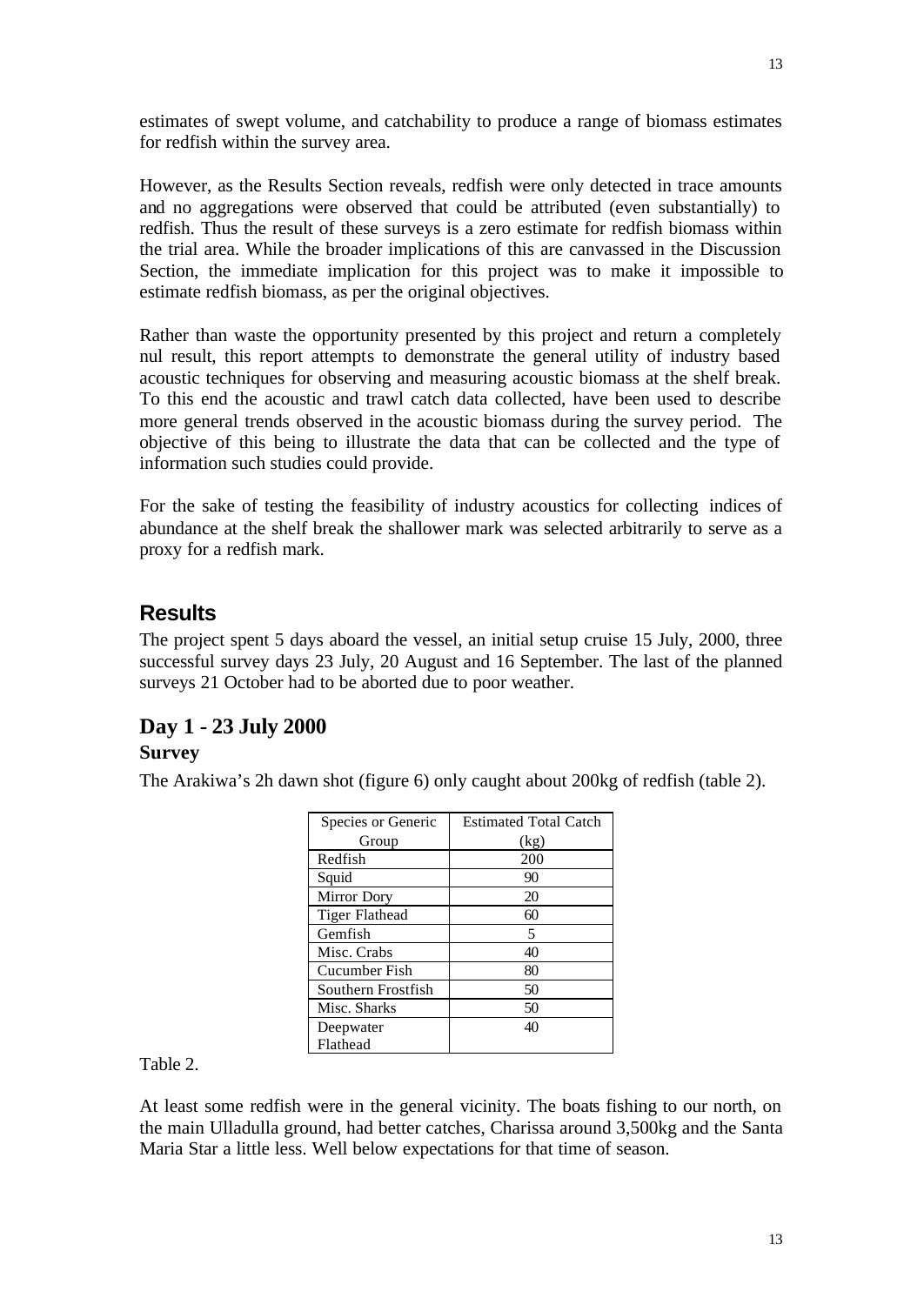There were two strip-like acoustic marks running along the shelf break and slope, but neither of these were in the 200-250m depth band expected of redfish. However expecting there to be most redfish in the shallower mark the first acoustic survey concentrated on the shallower mark (160-200m). A zig-zag survey comprised of 9 sweeps was completed towards the north (figure 6 & 7a-e).

The shallower mark was then sampled with the second (1.75h) shot for the day (figure 6 & 7f). The catch was principally barracouta (*Thyrsites atun*), tiger flathead (*Neoplatycephalus richardsoni*) and small jack mackerel (*Trachurus declivus*). Only 5kg of redfish was caught. The Baronness and Shoalhaven fishing to the north and south of the Arakiwa took similar catches from the same mark.

| Species or Generic   | <b>Estimated Total Catch</b> |
|----------------------|------------------------------|
| Group                | (kg)                         |
| Redfish              | 5                            |
| Squid                | 5                            |
| Mirror Dory          | 5                            |
| Tiger Flathead       | 70                           |
| <b>Barracouta</b>    | 150                          |
| <b>Jack Mackerel</b> | 20                           |
| Cucumber Fish        | 10                           |
| Southern Frostfish   | 5                            |
| &<br>Stingarees      | 10                           |
| Stingrays            |                              |

Table 3.

This catch composition would not show the true importance of jack mackerel, because the jack mackerel were seen still vigorously escaping the net in large numbers in the final phase of landing the net. The same is probably true to a lesser extent for the barracouta as these fast fish are also capable of avoiding the net. Together with the skippers it was concluded that the shallower mark was principally jack mackerel being preyed upon barracouta

With the shallower mark obviously containing little redfish it was of concern that the deeper of the two marks observed along the shelf break had not been acoustically surveyed, or identified. It was consequently decided to conduct a second acoustic survey for the day (figure 7), this one concentrating on the deeper mark in 300-400m (figure 8g-i). By the time this acoustic survey was completed the marks had begun lifting off the bottom, and it was considered to late in the day to commence a shot to identify the mark. The skippers of the Arakiwa expected the marks would contain mainly southern frost fish (*Lepidopus caudatus*). However the F.V. Rockfish and F.V. Baroness fished the mark several miles to the north with their afternoon shots and caught almost entirely three-spined cardinal fish (*Apogonops anomalus*).

#### **Acoustic Data**

The completion of two separate acoustic surveys of shallow and deeper mark is immediately evident in the acoustic data for 27 July, 2000. Figure 8a shows the depth of the bottom of acoustic marks, while figure 8b plots height of the mark against time of day. Both clearly show the separate surveys; the earlier (figure 7a-e) shallower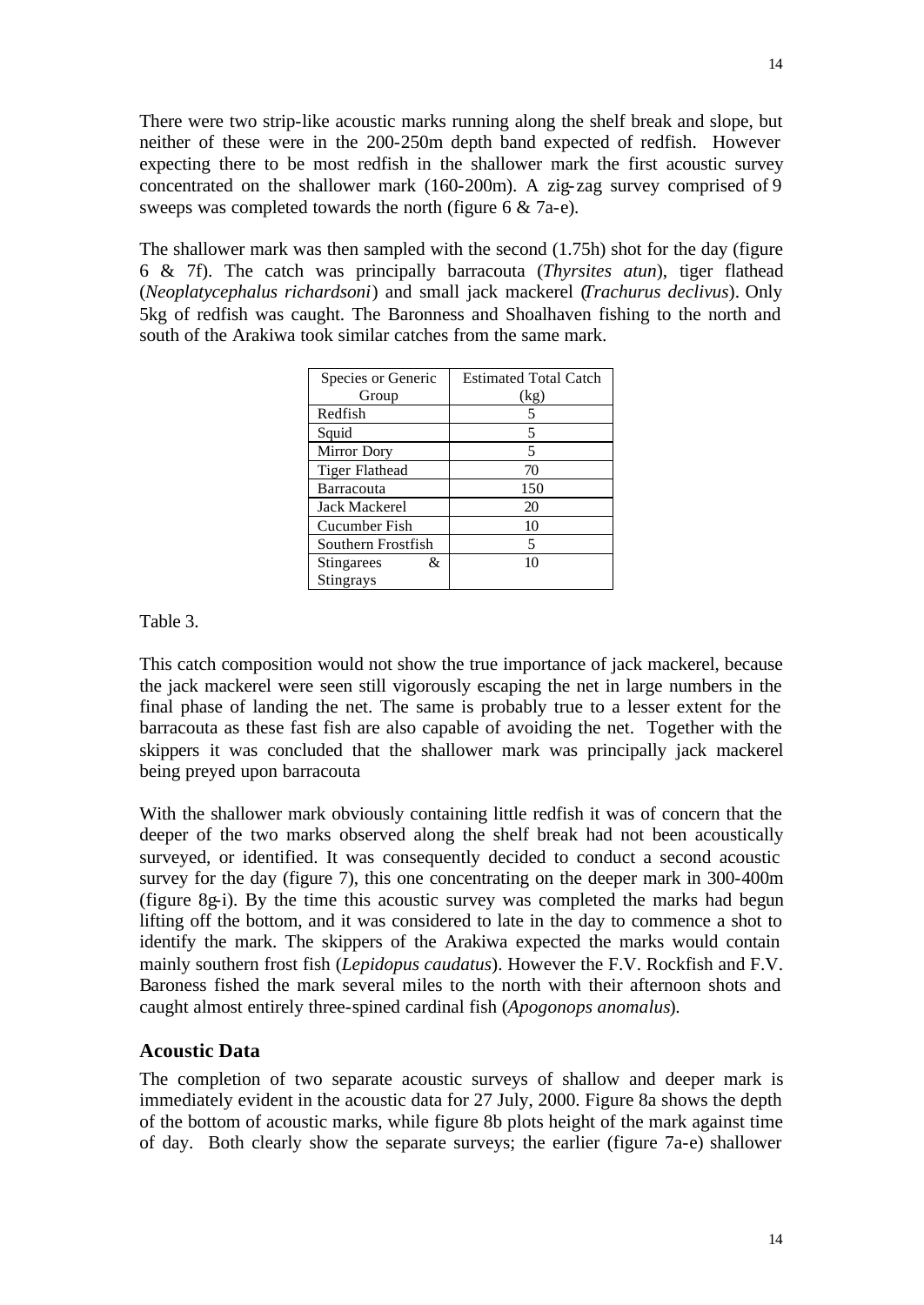(figure 8a) survey of the compact bottom hugging marks (figure 8b) and the later (figure 7g-i), deeper (figure 8a), hazy marks higher above the bottom (figure 8b).

Throughout this report I choose to use time of day, or survey sweep as the plotted xvalue, rather than position. As each data point is spatially and temporally located this analysis can be conducted in either dimension. However a relatively constant speed was maintained through all surveys so time and position are relatively equivalent. Given the limited nature of this study no purpose is served in converting this analysis into units of distance when time serves the same purpose. However, it should be noted that while Time of Day as plotted is sequential, it can be disjointed. This is because only data on acoustic marks have been extracted and no data is presented for regions without acoustic marks.

As discussed above, being unable to identify an acoustic mark that could be substantially attributed to redfish, but wishing to demonstrate the basic utility and potential of industry acoustic techniques, I have selected the shallower mark (160- 200m) to study as a proxy for redfish aggregations. It was probably comprised principally of jack mackerel, but also contained other species including barracouta and redfish.

Figure 8c shows the shallower first half of the data set, for height of mark against time, that has been selected for analysis. While figure 8d categorizes the same data into 9 survey sweeps. Even plotted this way these data give some sense of the 25-30m high acoustic marks that were surveyed in 160-200m (figure 8e).

In Table 4 data summary statistics have been estimated for the transects of the first survey. A total 557 data points were extracted for the 9 sweeps of the survey, which had an overall crude mean height of 9.8m. The size of this data set is a function of school numbers and sizes, together with the frequency with which the acoustic data set was sampled when the data were extracted.

| <b>Sweep Number</b>         |      | 2     |       |                 | 5         | 6   |       | 8     |        |       |                                             |
|-----------------------------|------|-------|-------|-----------------|-----------|-----|-------|-------|--------|-------|---------------------------------------------|
| <b>Count of Height</b>      | 65   | 34    | 79    | 68              | 64        | 49  | 59    | 31    | 108    | 557   | Total n                                     |
| <b>Sum of Height</b>        | 935  | 301.1 | 591.4 | 890.9 903.3 347 |           |     | 521.5 | 154.9 | 1037.5 | 631.4 | <b>JAy.</b> Sum of<br><b>Height</b>         |
| Average of<br><b>Height</b> | 14.4 | 8.9   | 7.5   | 13.1            | 14.1      | 7.1 | 8.8   | 5.0   | 9.6    | 9.8   | Average<br><b>Height of</b><br><b>Sweep</b> |
| Var of Height               | 30.9 | 17.7  | 61.9  | 96.3            | 75.5 39.4 |     | 42.8  | 10.4  | 75.8   |       |                                             |

Table 4

The more interesting statistic here is the cross sectional area of the mark along each transect as this provides an index of the acoustic biomass of the mark. Being only a relative measure it is calculated here simply by summing the height data for each survey sweep. A number of conversions and algorithms could be used to convert this relative measure of cross sectional area into estimates of school volume. However, given the limited nature of this analysis, the Sum of Height statistic serves adequately and easily as a proxy for relative acoustic biomass.

The average Sum of Height for the 9 transects was 631, with a range of 301-1037.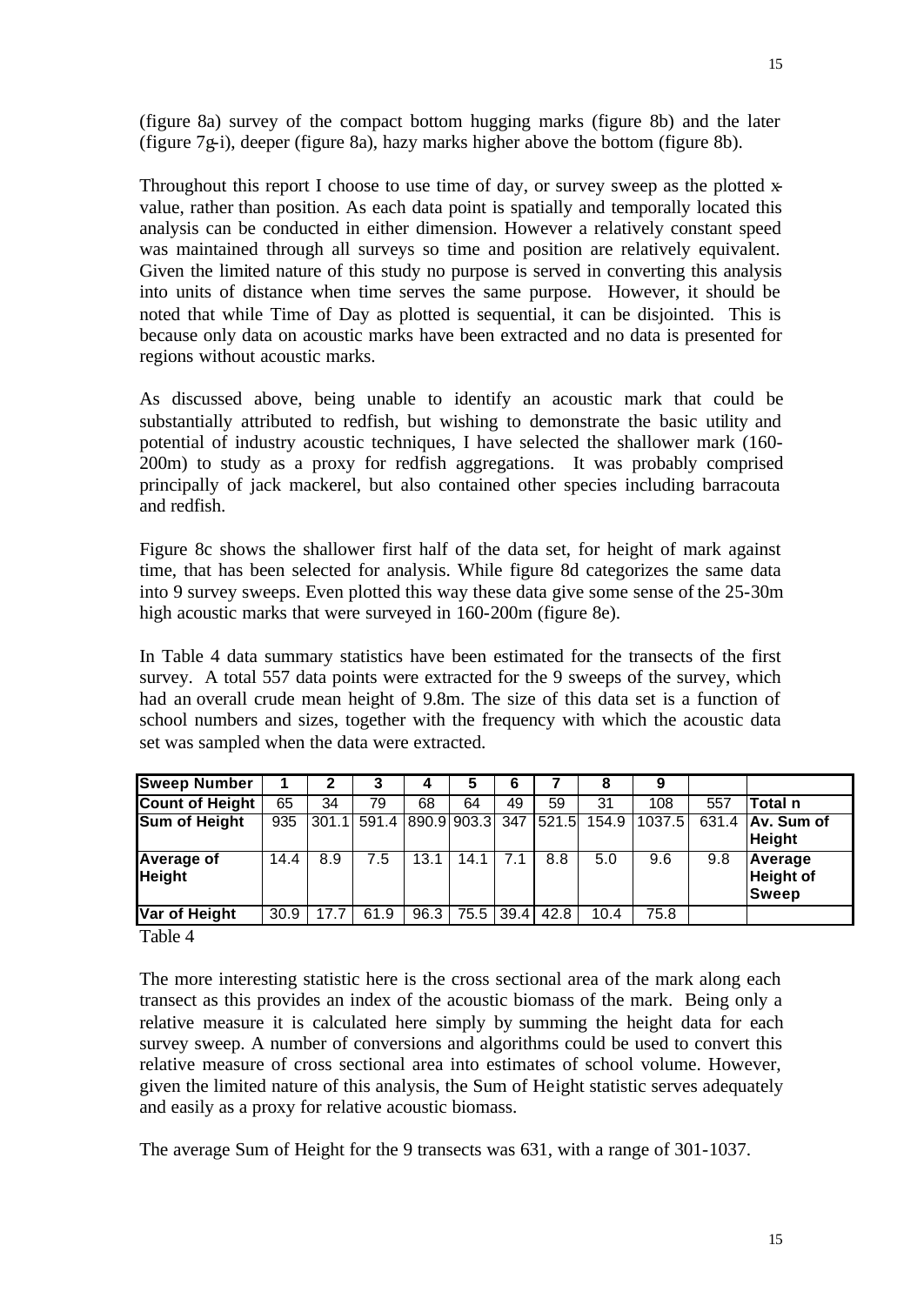## **Day 2 - 20 August, 2000**

#### **Survey**

Started with a short (2.5h) dawn shot that fished the 200-400m depth range. The catch contained mainly ribbonfish, crabs and cucumber fish (*Chlorophthalmus nigripinnis*), together with some three-spined cardinal fish and whiptails (*Lepidorhynchus denticulatus*). There were few redfish (60kg).

| Species or Generic       | <b>Estimated Total Catch</b> |  |  |  |  |  |
|--------------------------|------------------------------|--|--|--|--|--|
| Group                    | (kg)                         |  |  |  |  |  |
| Redfish                  | 60                           |  |  |  |  |  |
| Squid & Cuttlefish       | 55                           |  |  |  |  |  |
| Mirror Dory              | 50                           |  |  |  |  |  |
| Southern Frostfish       | 200                          |  |  |  |  |  |
| Swimmer Crabs            | 400                          |  |  |  |  |  |
| Cucumber Fish            | 700                          |  |  |  |  |  |
| &<br>Stingarees          | 10                           |  |  |  |  |  |
| Stingrays                |                              |  |  |  |  |  |
| Ling                     | 5                            |  |  |  |  |  |
| Mixed Shark              | 30                           |  |  |  |  |  |
| <b>Toothed Whiptails</b> | 5                            |  |  |  |  |  |
| ThreeSpined              | Abundant. Catch not          |  |  |  |  |  |
| Cardinal Fish            | estimated.                   |  |  |  |  |  |

Table 5

Without redfish to focus the surveys on, a single zig-zag survey covering the full 140- 400m depth range was conducted (figure 9). Again two strip like marks were observed, the shallower mark in 150-180m and the deeper in 330-370m (Figure 10). The deeper mark was only a band of scattered small marks some against the bottom and some a few meters above the bottom.

I wanted to be able to sample both marks in case either contained a reasonable level of redfish. The two skippers of the Arakiwa argued that in this location the shallower "edge shot" was untrawlable due to sandstone slabs. The F.V. Rockfish had a short shot at the shallower mark to the north of the Arakiwa and caught jack mackerel and barracouta, similar to our July survey catch.

With the advice of the Arakiwa's skippers in mind we sampled the deeper mark with a 3h shot which was comprised mainly of ribbon fish. The ribbon fish were apparently mixed with three-spined cardinal fish in the mark, although because of the small size of the cardinalfish the catch undoubtedly underestimated their importance. There were only 3 redfish in the catch.

| Species or Generic   | <b>Estimated Total Catch</b> |
|----------------------|------------------------------|
| Group                | (kg)                         |
| Redfish              | $1.5(3$ fish)                |
| Squid & Cuttlefish   | 20                           |
| <b>Mirror Dory</b>   | 70                           |
| Southern Frostfish   | 1,000                        |
| <b>Swimmer Crabs</b> | 150                          |
| Gemfish              |                              |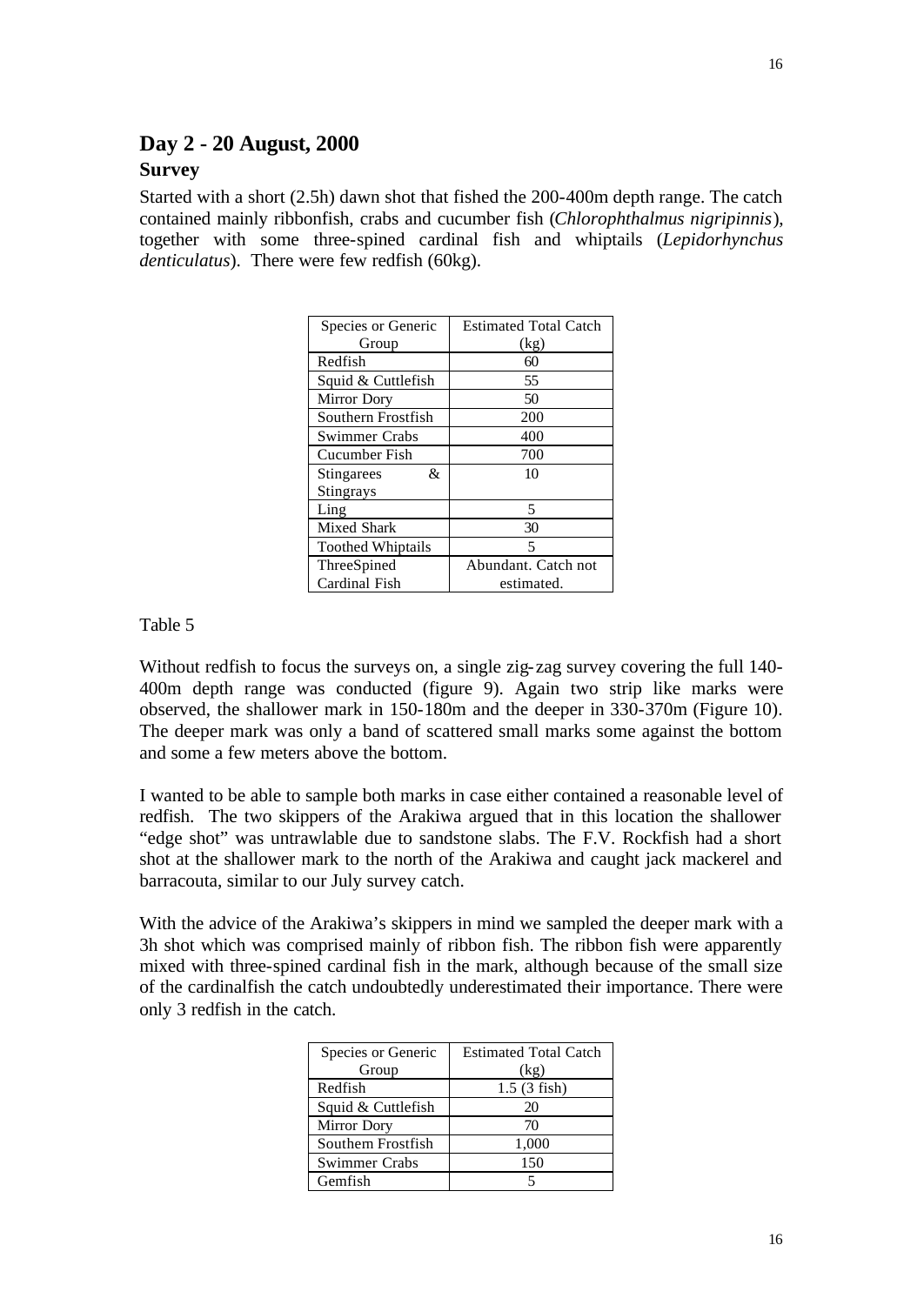| Ling                     |  |
|--------------------------|--|
| Mixed Shark              |  |
| <b>Toothed Whiptails</b> |  |
| Three Spined             |  |
| Cardinal Fish            |  |

Table 6

#### **Acoustic Data**

The different structure of the second survey is immediately evident in the raw acoustic data for 19 August 2000. Figure 11a shows the depth of the bottom of the acoustic mark, and the zigzag structure of the survey, alternately crossing the two marks, is clear. Figure 11b plots height of mark against time of the day for the entire survey. Figure 11c shows the height of mark data for just the shallower mark, while figure 11d are the same data for the shallower mark subdivided into 8 survey sweeps.

The shallower mark was generally 20-30m high, with some sweeps measuring peak heights of 40-60m (figure 11d).

Table 7 provides a data summary for the second survey. A total 552 data points were extracted from 8 sweeps or transect across the mark, producing a range of mean heights 5.5 - 20.3m, and an overall mean height of 12.3m.

| <b>Sweep Number</b>      |       |       | ּ                         |        | 5     | 6     |       | 8     |      |                                      |
|--------------------------|-------|-------|---------------------------|--------|-------|-------|-------|-------|------|--------------------------------------|
| <b>Count of Height</b>   | 32    | 66    | 125                       | 105    | 22    | 38    | 48    | 116   | 552  | <b>Total n</b>                       |
| <b>Sum of Height</b>     | 613.3 |       | $\overline{639.2}$ 2209.1 | 1543.6 | 446.1 | 393.2 | 285.8 | 635.5 |      | 845.7 Av. Height                     |
|                          |       |       |                           |        |       |       |       |       |      | of Sweep                             |
| <b>Average of Height</b> | 19.2  | 9.7   | 17.7                      | 14.7   | 20.3  | 10.3  | 6.0   | 5.5   | 12.9 | Average<br><b>Height of</b><br>Sweep |
| Var of Height            | 148.4 | 162.5 | 322.4                     | 198.7  | 108.6 | 94.5  | 40.6  | 25.3  |      |                                      |

Table 7

The average Sum of Height for the 8 transects was 846, with a range of 286-2,209.

### **Day 3 - 16 September**

#### **Survey**

The 2h dawn shot through 260-300m was affected by catching a 4m thresher shark. Large angular weights in the codend usually collapse a trawl net to some extent reducing catch rates. The other catch was mainly ribbon fish and mirror dory (*Zenopsis nebulosis*) with traces of cucumber fish, squid, whiptails.

| Species or Generic | <b>Estimated Total Catch</b> |
|--------------------|------------------------------|
| Group              | (kg)                         |
| Redfish            | 10                           |
| Squid & Cuttlefish | 20                           |
| Mirror Dory        | 40                           |
| Southern Frostfish | ରଠ                           |
| Cucumber Fish      |                              |
| Tiger Flathead     | 30                           |
| Monkfish           |                              |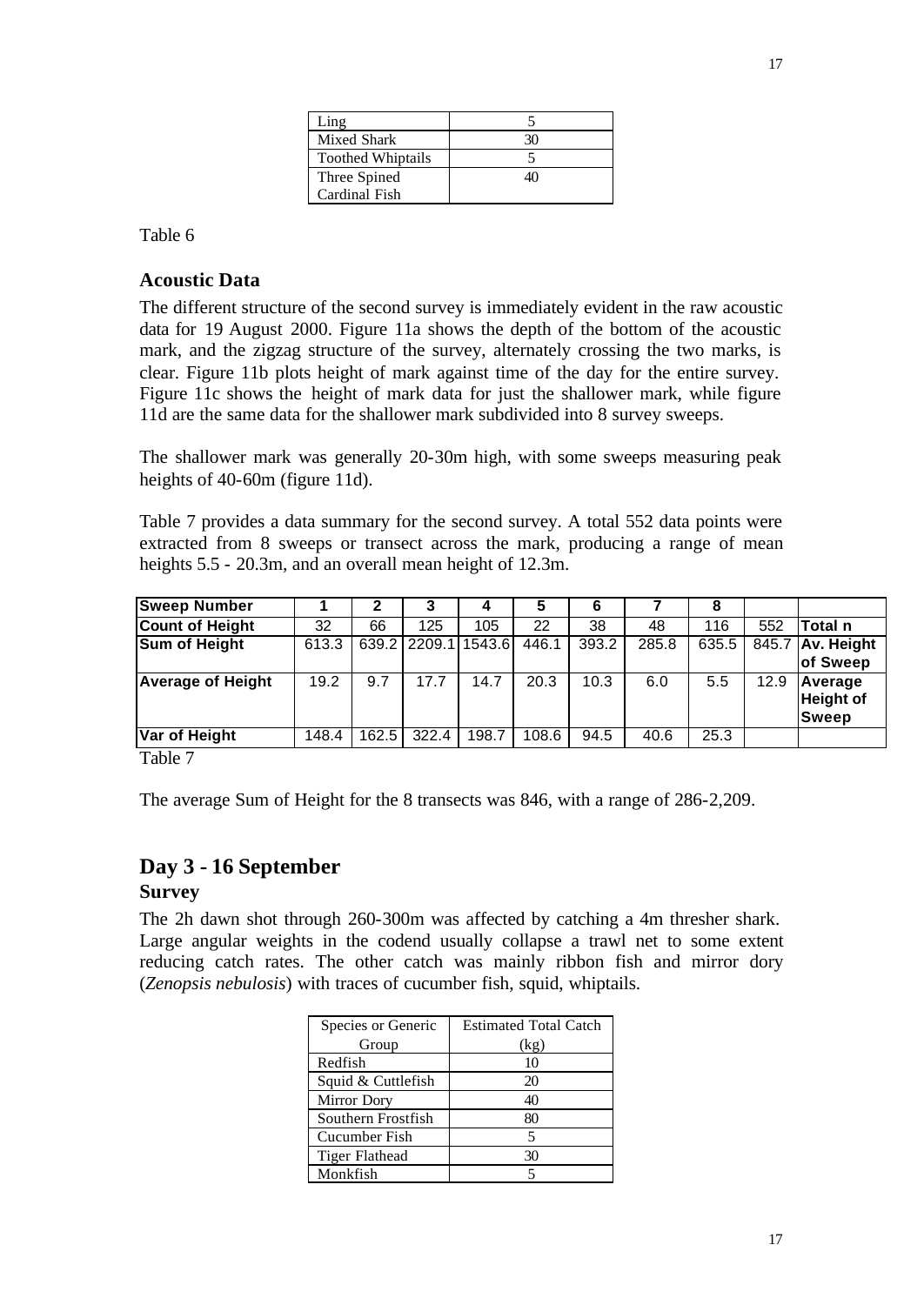| Mixed Shark              |  |  |  |  |  |
|--------------------------|--|--|--|--|--|
| <b>Toothed Whiptails</b> |  |  |  |  |  |

Table 8

The Arakiwa initially began acoustic surveying back towards the north at 7.49AM (figure 12 & 13a). But after discussion with the skippers, about my determination to sample the shallower mark during this survey, we broke off acoustic surveying to take advantage of a section of the shelf edge where the skippers thought we might be able to safely trawl along the shelf edge.

At 8.36AM the Arakiwa commenced a targeted shot at the shallower mark in 160- 200m, and hauled at 10.57AM (figure 12 & 13b-e) to discover a large slab of sandstone had wedged in the codend. This also would have had an impact on the catch which was mainly tiger flathead with some redfish. However, taking into account reports from vessels fishing around us we concluded there was less jack mackerel and barracouta in the shallower mark.

| Species or Generic | <b>Estimated Total Catch</b> |  |  |  |  |
|--------------------|------------------------------|--|--|--|--|
| Group              | (kg)                         |  |  |  |  |
| Redfish            | 25                           |  |  |  |  |
| Squid & Cuttlefish | 10                           |  |  |  |  |
| Rubberlip          | 20                           |  |  |  |  |
| Morwong            |                              |  |  |  |  |
| Tiger Flathead     | 120                          |  |  |  |  |
| Jack Mackerel      | 5                            |  |  |  |  |
| Sharks, rays,      | 40                           |  |  |  |  |
| Stingaree          |                              |  |  |  |  |
| Mixed Species      |                              |  |  |  |  |

Table 9

The Arakiwa then conducted a zig-zag acoustic survey towards the north (figure 12). There were much fewer acoustic marks (figure 13f-j) than in the two previous surveys. The shallow mark (140-160m) was the main mark and still formed a relatively continuous band along the edge. The deeper mark was just an occasional small to very small (speckle) mark around 260-280m (figure 13f-j).

#### **Acoustic Data**

The structure of the raw acoustic data collected on 16 September 2000 is illustrated by figure 14. Figure 14a shows the depth of the bottom of the acoustic mark. Acoustic surveying of the deeper mark (250-350m) is obvious at the beginning of the time series and again at the end. While much of the extended period of marks around 150m was observed during the second shot which interrupted the acoustic survey.

Figure 14b plots height of mark against time of day for the entire day. This shows that only one mark was observed > 15m high, and it was in 280m. Almost all the other marks observed were 5m or less. The different structure of the data collected during the second trawl, is immediately evident with the peaks and troughs in the data being stretched out over time. This effect is due to steaming slowly along the mark, rather than sweeping diagonally across it.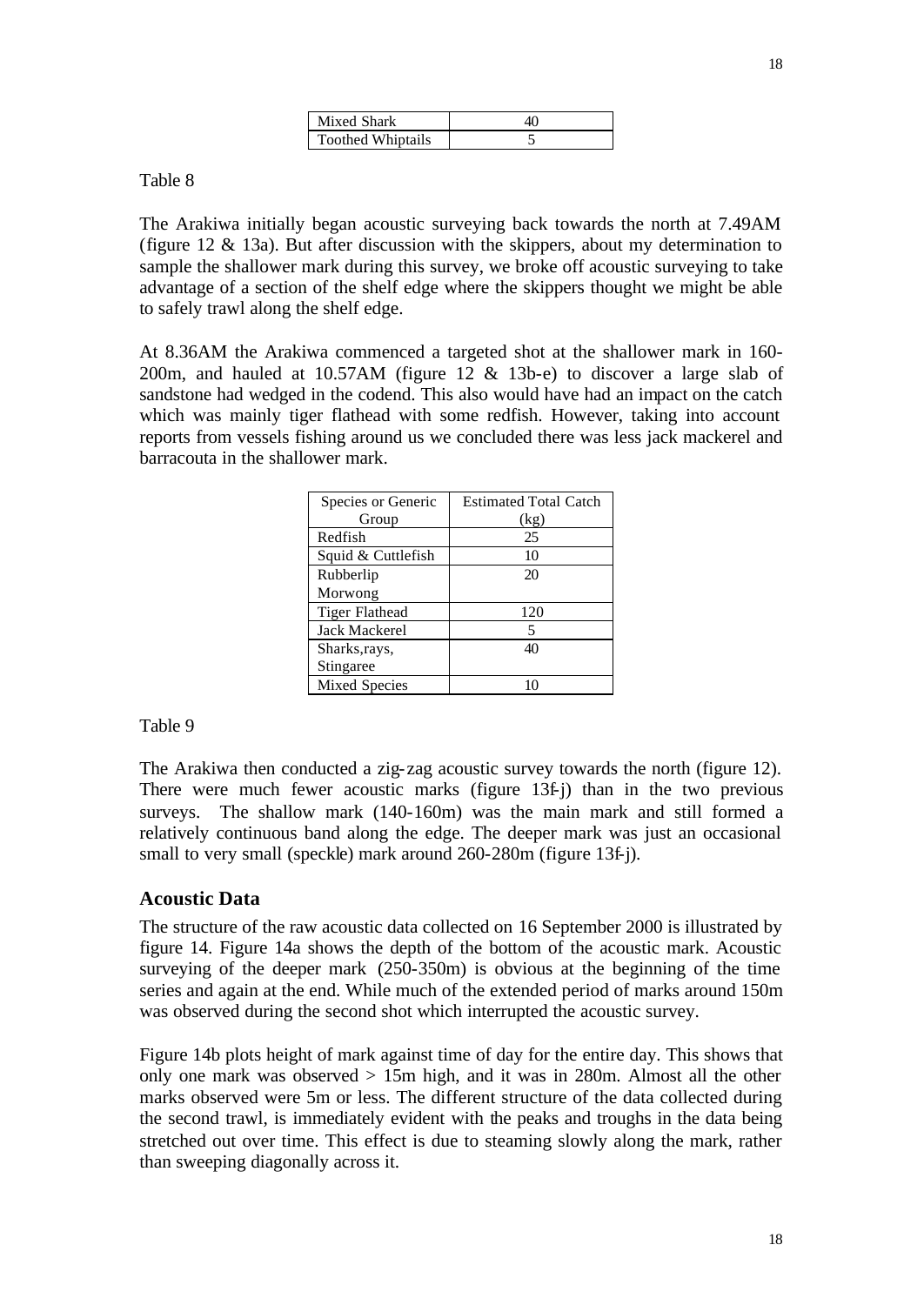Figure 14c shows the height of mark data for just the shallower mark but throughout the whole day. While figure 14d shows the data from just the 8 survey sweeps. The shallower mark was generally 5-10m high, four marks 15m were observed (figure 14d). In these figures the small segment of zero heights have been inserted to indicate that the  $4<sup>th</sup>$  sweep of the survey did not detect any mark as it transected across the shallower depth band.

Table 10 provides a data summary for the third acoustic survey. Extracting schools data at 2 second intervals from the acoustic survey 403 data points were collected from the 8 survey sweeps with a range of 0-93.

| Sweep Number         |      |       | 5    | 6   |      |                    |       |       |                                             |
|----------------------|------|-------|------|-----|------|--------------------|-------|-------|---------------------------------------------|
| Count of Height      | 64   | 92    | 19   | 4   | 83   | 93                 | 47    | 403   | Total n                                     |
| Sum of Height        | 254  | 140.2 | 20.9 | 4.4 | 380  | $\overline{579.8}$ | 298.7 | 279.7 | Av. Height of                               |
|                      |      |       |      |     |      |                    |       |       | <b>Sweep</b>                                |
| Average of<br>Height | 4.0  | 1.5   |      |     | 4.6  | 6.2                | 6.4   | 4.1   | Average<br><b>Height of</b><br><b>Sweep</b> |
| Var of Height        | 13.0 | 5. ا  | 0.0  | 0.0 | 13.4 | 26.4               | 15.0  |       |                                             |

Table 10

The height of the shallower mark had declined to 4.1m and our biomass index (Sum of Height) had declined to 280, range 0-580.

#### **Day 4 – 21 October 2000**

After a 10 day period when the fleet had been unable to leave port the final acoustic survey was planned for the 21 October. However just prior to reaching the edge of the Continental Shelf the Arakiwa was forced to return to port because of strong south westerly winds. As there was no guarantee on when the fleet would next leave port, and because other commitments were pressing, the survey was aborted. In the event the fleet did not get back out to sea for a further 8 days.

#### **Summary**

These industry based acoustic surveys observed the longitudinal mark along the edge of the continental shelf in 140-200m (Table 11), to have an average height of 9.8m in July 2000, and 12.9m in August. Its relative abundance, based on cross-sectional area, was estimated at 631 and 845 during July and August 2000 respectively. By September the average height of the same mark had declined to 3.1m and its relative abundance to 210.

The species composition of survey trawls and the surrounding commercial catches suggests that the bulk of the acoustic biomass in this mark was jack mackerel during both July and August. The decline in the relative abundance index for this mark from 845 in August to 210 in September was apparently due to a decline in jack mackerel abundance.

While not analysed quantitatively, the deeper water marks observed in 300-400m exhibited a similar decline in size in September. That decline was apparently due to a reduction in the abundance of frostfish and three-spined cardinal fish.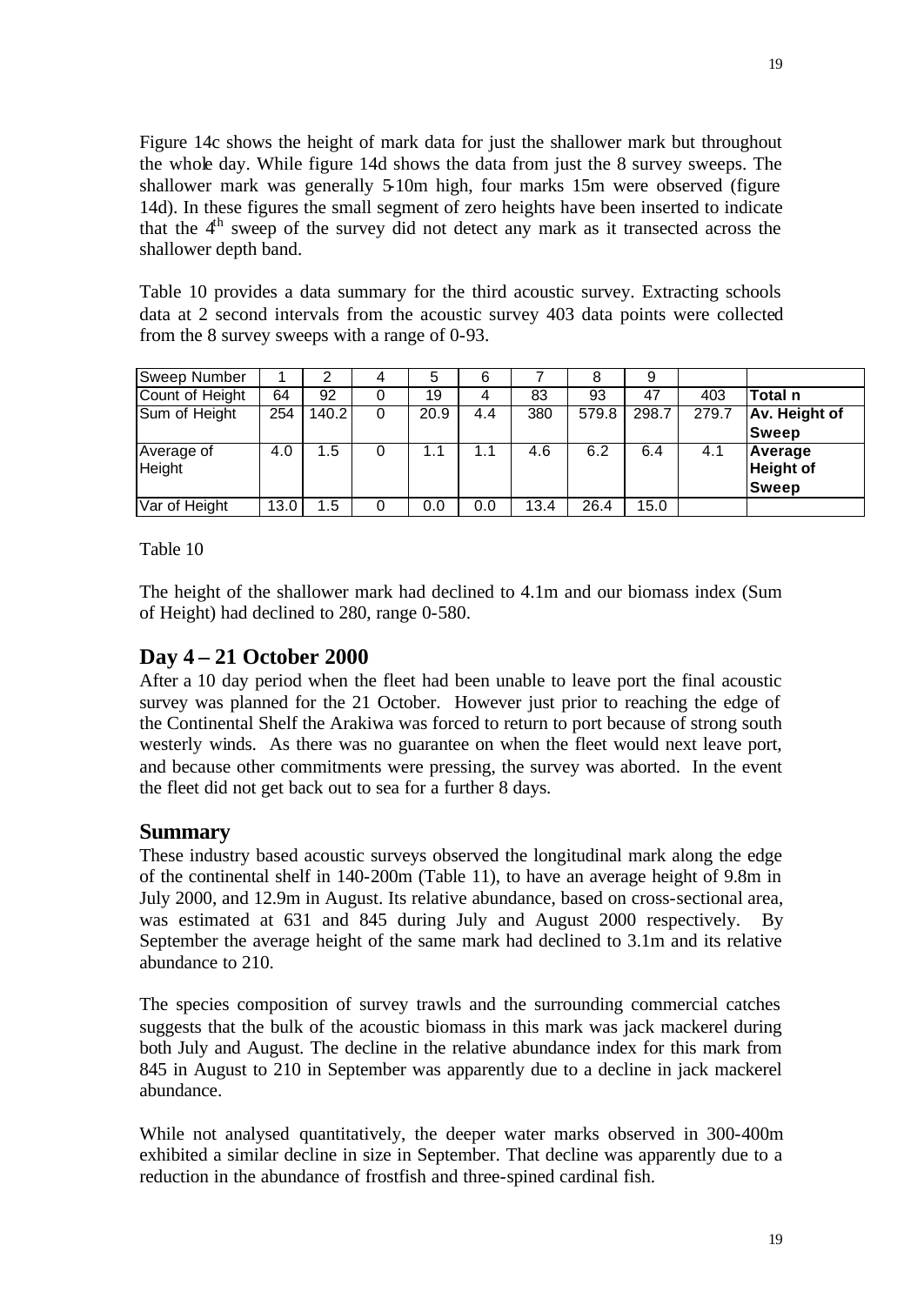### **Discussion**

### **No Redfish**

During these limited acoustic surveys no marks were observed that could be identified as being largely, or even substantially, comprised of redfish. This situation was not restricted to the survey vessel. Few redfish marks were observed through this area of the SEF during the winters of 1999 and 2000, and commercial catch rates were generally low (figure  $3 \& 4$ ). In terms of the schools based approach to acoustic surveying being employed here, the lack of identifiable redfish aggregations effectively translates into an estimate of zero redfish biomass in the survey area. Clearly some redfish were present through the area, but their abundance was below a level which could be quantified by these methods, effectively zero.

It may be concluded that this result is indicative of low stock abundance and generally supportive of the Redfish Assessment Group's preliminary assessment. But the data presented here are extremely limited and influenced by many factors including the overall abundance of redfish.

Redfish catch rates are strongly cyclical (Figure 15). High catch rates apparently coincide with periods when the Southern Oscillation Index (SOI) is negative (el Niño) and low catch rates with positive SOI values (La Niña). Prince (2001), and Prince & Griffin (2001), postulate that the aggregations of many SEF species form in relation to the annual position of the Tasman Front. During periods of La Niña the Tasman Front moves to the north. In some La Niña years, such as 2000 (Prince 2001), the Tasman Front may lie to the north of the SEF, beyond the northern boundary (Barranjoey Point, Sydney). It could be that in La Niña years catch rates within the fishery are depressed because redfish aggregations forming in the same region relative to the Tasman Front are mainly beyond the northern boundary of the SEF.

Whatever the cause, the lack of identifiable redfish aggregations during these surveys meant that this project has been unable to achieve its stated objectives, which were to:

- Conduct four acoustic surveys of redfish aggregations within a selected research area using a commercial fishing vessel equipped with EchoListener equipment.
- Repeatedly map the distribution and acoustic density of marks attributable to redfish and derive a range of biomass estimates based on these data.
- Analyse and report on the feasibility of estimating redfish biomass using industry acoustics.

#### **Limitation of Industry Acoustics**

The presence of some redfish in survey catches without being able to identify a redfish aggregation illustrates the main weakness of the Industry Acoustics approach reliant on a schools based approach.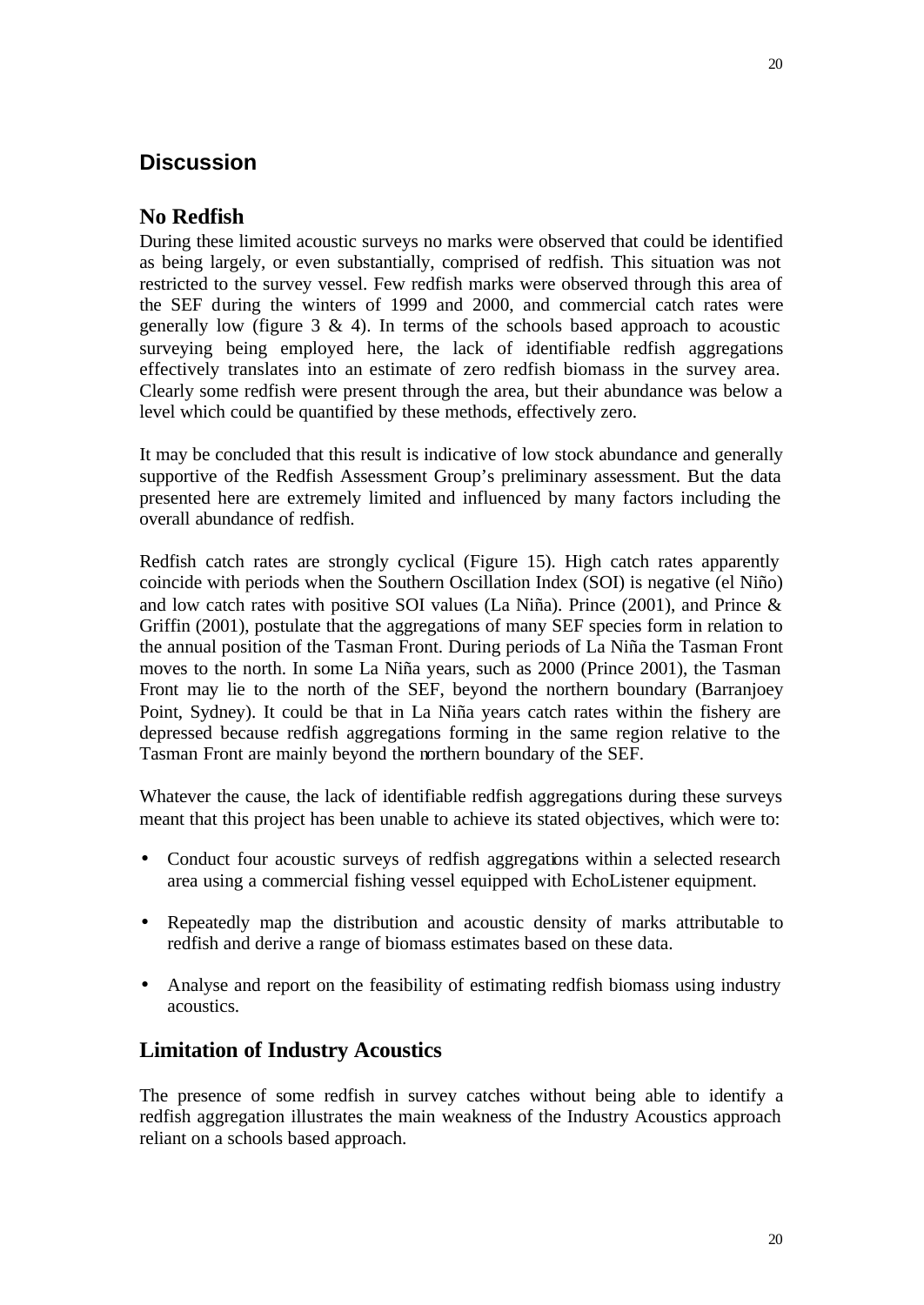21

A species can be present, as some redfish undoubtedly were, but below the threshold that the technique can quantify. Kloser in his draft report on FRDC 99/111 demonstrates the same principle with spawning orange roughy at St Helens Hill during 1999. In that case trawl shots, and the multi-frequency acoustics of CSIRO's towed body array, proved that small schools of orange roughy were spawning at St Helens. But single frequency acoustics will hull mounted transponders were unable to distinguish the roughy schools, from schools of other species, and the acoustic dead zone against the bottom.

This is a threshold issue. Industry Acoustics will never have the same precision as a towed body array and a relatively high threshold will be a part of that imprecision. As long as a useful range of population abundance lies above the threshold the less precise technique may still be useful. Other forms of imprecision may be overcome by increasing the intensity of sampling regimes. Thus in the context of the SEF many lee precise, but relatively inexpensive, surveys may produce more reliable estimates of trends, than a very few, expensive and precise surveys.

Multi-frequency acoustics holds out the promise that in time some species definition will be possible with acoustic surveys (Kloser 2000). However at the current time the CSIRO towed body array is the only multi-frequency acoustic array available for surveying in the SEF. In time the commercial fleet may adopt multi-frequency technology more widely, but until that time interpretation of catch composition will remain the principle means of predicting the composition of acoustic marks.

This raises the issue of using fine mesh cod ends in order to get a more representative catch of the smaller animals that escape from the net. My preference is for techniques that have minimal impact on normal fishing operations so that the future uptake and application of the techniques by industry is eased. I also prefer to accept that all sampling techniques and nets have biases. It seems strange to estimate more precisely the smaller animals escaping through the net, without also estimating the larger and faster animals escaping in front of the net.

It is better to quantitatively understand these biases through the results of studies, such Dr Ian Knuckey's South East Trawl Bycatch Reduction Project (FRDC# 2001/006). That project is directly estimating the selectivity curve many SEF species. This will allow direct estimation of the species and size classes that escape through commercial nets. An approach that is superior to employing fine mesh liners aboard commercial vessels during industry based surveys.

#### **The Potential of Industry Acoustics**

The low relative abundance of redfish over the southern Ulladulla grounds during the winter of 2000 thwarted the principle objectives of this project. However the limited analysis presented here, of the size and composition of the two alternative marks that were surveyed, still servse to illustrate the potential utility of this techniques in the SEF.

The limited analysis performed found the longitudinal mark along the edge of the continental shelf in 140-200m, to have an average height of 9.8m in July 2000, and 12.9m in August (Table 11). Its relative abundance, based on cross-sectional area, was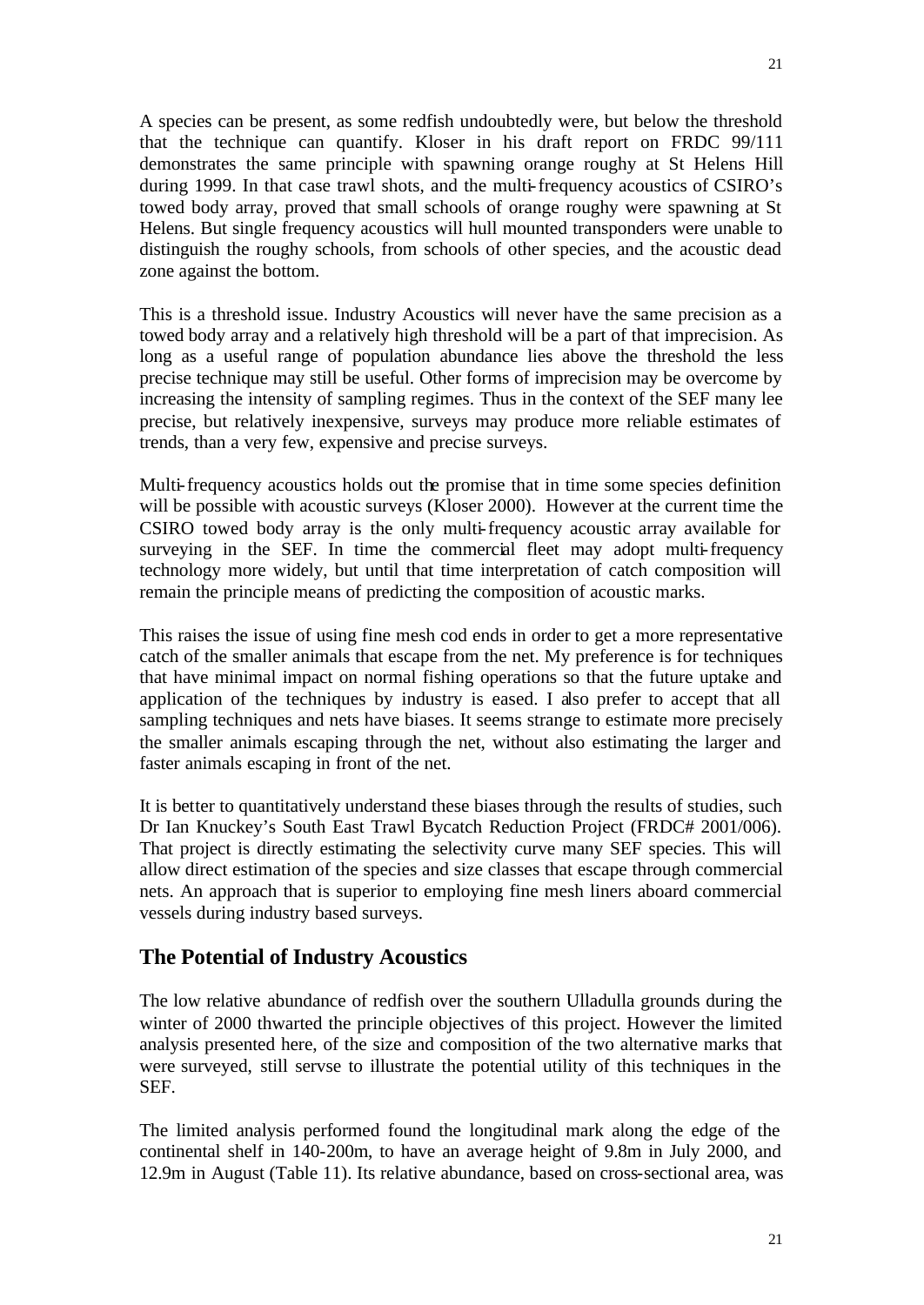estimated at 631 and 845 during July and August 2000 respectively. By September the average height of the same mark had declined to 3.1m and its relative abundance to 210. The species composition of survey trawls and commercial catches suggests that the bulk of the acoustic biomass in this mark was jack mackerel during both July and August. The decline in the relative acoustic abundance from 845 to 210 was apparently due to a decline in jack mackerel abundance in the research area.

While not analysed quantitatively, the deeper water marks observed in 300-400m exhibited a similar decline into September which was apparently due to a reduction in the abundance of frostfish and three-spined cardinal fish in the research area.

The annual cycle of abundance of many SEF species has been previously described by May and Blaber (1989) off southeastern Tasmania where the abundance of many species peaks occur over summer. Fishers of southern NSW describe a similar annual cycle in species abundance, but peaking in late winter (Prince 2000). This limited acoustic survey documents the seasonal decline in fish abundance that occurs off southern NSW after winter, as described by fishers.

#### **Ecosystem Assessment and Management**

While this study started with an emphasis on surveying the single species, redfish, to demonstrate the utility of the technique it has ended up demonstrating a potential to be a component of a broader ecosystem survey strategy.

In the SEF at the current time discussion is starting about the need to institute some form of ongoing multi-species fishery independent surveys using the commercial fleet (Prince *et al.* 2001). The basic idea behind this is that a cost effective but fishery independent survey system might be developed if vessels on all the main SEF fishing grounds would agree to seasonally undertake specified "Survey Trawl Shots" in specified locations.

Within this context industry acoustic surveys, as demonstrated by this project, offer great potential to increase the data collecting ability of any long term program of fishery independent surveying.

Many important species in the SEF ecosystem are not highly catchable by demersal trawling. Jack mackerel and three-spined cardinalfish are two cases in point. Both are important fish species at the base of the SEF food chain (Blaber and Bulman 1987) and both are poorly represented in commercial demersal trawl samples. The first because of its swimming speed and pelagic behaviour, the second because of its small size.

Integrating acoustic and trawl sampling into a single survey design could create a capacity to simultaneously collect two different but complementary data sets. This could greatly increase the value of both data sets precisely because species dependent sampling bias will always be an extremely important issue in the SEF. An important issue that can only be studied by collected directly comparable data sets with a range of techniques.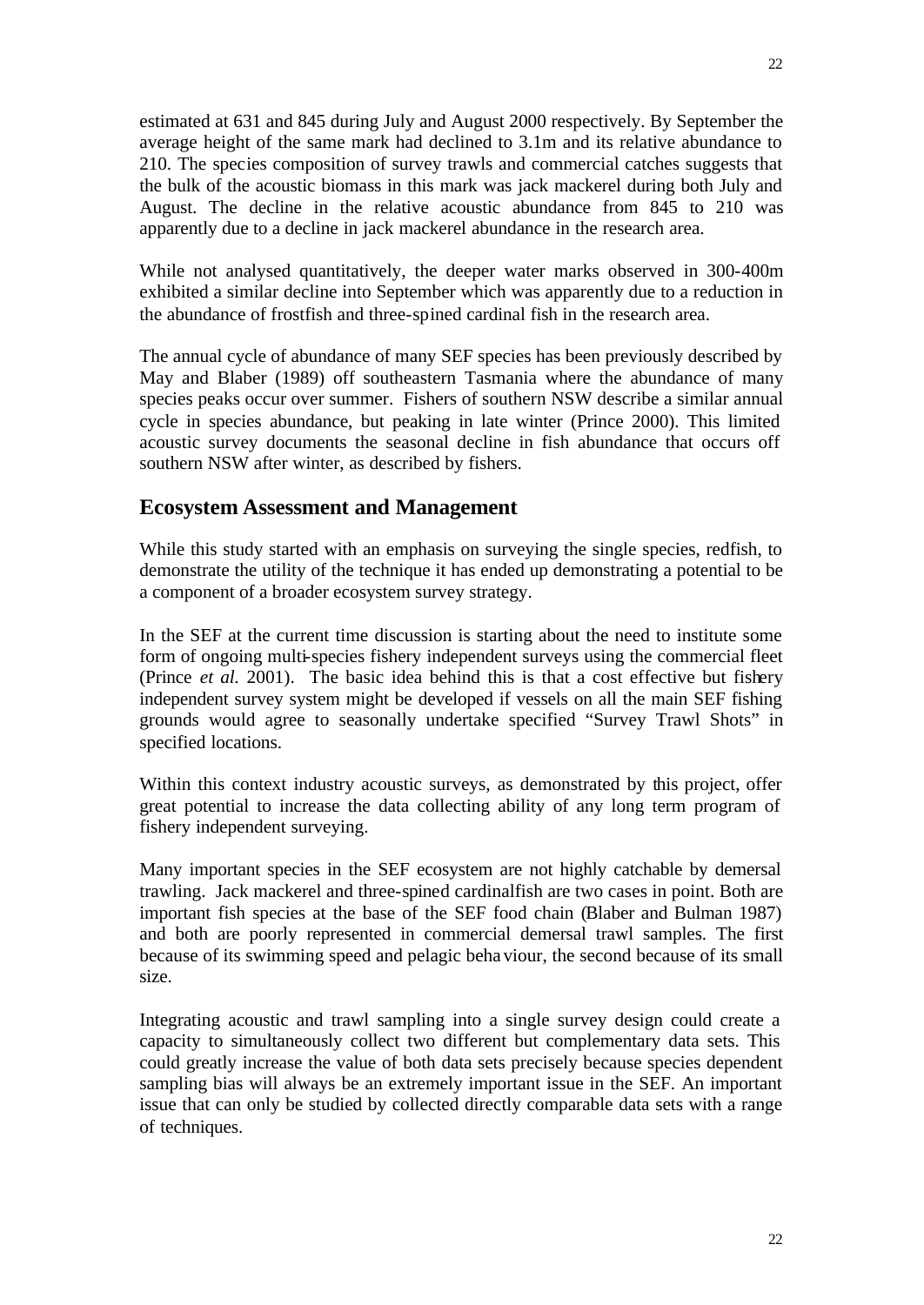The point here is that for little extra cost the same surveying platform could gather both data sets and greatly increase the power of analysis available.

#### **Benefits**

The results of this project will directly benefit the South East Trawl Fishery which is discussing the design and implementation of long term program of fishery independent surveys. Fishery independent surveys are considered necessary for the fishery to accurately monitor the abundance of the 100+ SEF species and, in turn, make it possible for the South East Fisheries Assessment Group to determine the factors influencing stock abundance and commercial catch rates. Improvements in monitoring stock abundance, and understanding the variability of SEF species will lead to improved TAC setting, less management related conflict, and improved management of the resource for the general public.

This flow of benefits is as predicted in the original application.

#### **Further Development**

The SETMAC's Research Sub-committee has proposed that a workshop be held to discuss and design a Fishery Independent Survey for the SEF based on the use of commercial fishing vessels and trawl sampling. That workshop should consider the results of this study and consider incorporating the collection of acoustic data into the survey design.

The proposed workshop would initiate a pilot scale implementation of the survey program designed. Incorporation of acoustic techniques into the pilot scale phase of the survey program would make it possible to evaluate the overall utility of using dual survey methods.

#### **Conclusions**

Due to a lack of identifiable redfish aggregations during its surveys this project has been unable to achieve its stated objectives, which were to:

- Conduct four acoustic surveys of redfish aggregations within a selected research area using a commercial fishing vessel equipped with EchoListener equipment.
- Repeatedly map the distribution and acoustic density of marks attributable to redfish and derive a range of biomass estimates based on these data.
- Analyse and report on the feasibility of estimating redfish biomass using industry acoustics.

Despite this disappointing result a limited analysis of the other acoustic marks observed has been undertaken to demonstrate the practical potential of deploying industry acoustic techniques in the SEF. In this project the technique has been successfully used to document the seasonal decline in fish abundance that occurs off southern NSW after winter which previously had only been described by fishers. These observations provide an interesting counterpoint to May and Blaber's (1989)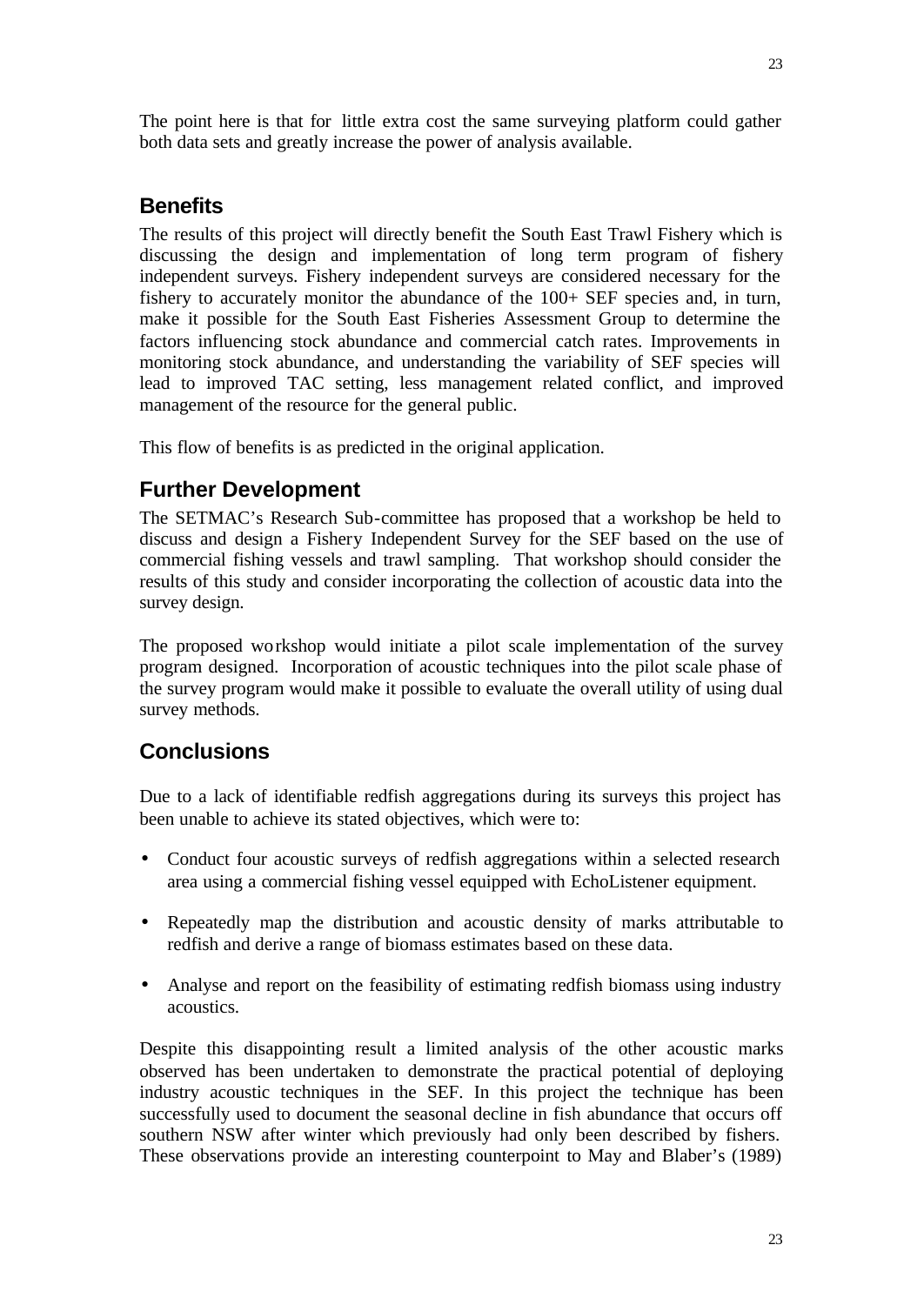description of the seasonal cycle of abundance off southeastern Tasmania which peaks over summer.

The results of this project suggest that Industry Acoustics have great potential for increase the data collecting ability of a long-term program of fishery independent surveys. Integrating acoustic and trawl sampling into a single survey design would create a capacity to simultaneously collect two different, but complementary data sets. Together these data sets would provide a powerful means of quantifying the sampling biases of the individual sampling techniques. This study demonstrates that such a survey can be designed so that it is easily incorporated into relatively normal fishing practice with a correspondingly lower cost. Deployed broadly across the fishery the survey would have potential to simultaneously and cost effectively monitor the ecosystem health of the SEF.

#### **References:**

- Blaber, S.J.M. and Bulman, C.M., (1987). Diets of fishes of the upper continental slope of eastern Tasmania: content, calorific values, dietary overlap and trophic relationships. *Marine Biology,* 95: 345-356.
- Kloser, R. (2000). Development and application of a combined industry/scientific acoustic survey of orange roughy in the eastern zone. FRDC Project 99/111. Progress Report October 2000.
- May, J.L. and Blaber, S.J.M., (1989). Benthic and pelagic fish biomass of the upper continental slope off eastern Tasmania. *Marine Biology,* 101: 11-25.
- Prince, J.D. (1996). Industry Survey of the 1996 Eastern Gemfish spawning season. FRDC 96/157, Biospherics Pty Ltd. P.O. Box 168, South Fremantle, W.A. 6162.
- Prince, J.D., (2001). Industry Survey of the 2000 Eastern Gemfish Season. ARF Project #:1999/2000-0003. Biospherics Pty Ltd, P.O. Box 168, South Fremantle, W.A. 6162.
- Prince, J.D., (2001). Ecosystem of the South East Australian Fishery (Australia), and Fisher Lore. *Mar. Freshwater Res.* 52: 431-449.
- Prince, J.D. & Griffin, D.A. (2001). Spawning dynamics of the eastern gemfish (*Rexea solandri*) in relation to regional oceanography in south-eastern Australia. *Mar. Freshwater Res.* 52: 611-622.
- Prince, J.D. & Higginbottom, I. (1996). The development of industry based methods for acoustic surveying of deep water fish stocks in the South East Fishery and a program of structured industry orange roughy surveying for 1993-1995. Final Report. FRRF 92/93-7.
- Prince, J.D., Baelde, P. and Wright G. (1998) Synthesis of industry information on fishing patterns, technological change and the influence of oceanographic effects of SEF fish stocks. FRDC 97/114, Biospherics Pty Ltd. P.O. Box 168, South Fremantle, W.A. 6162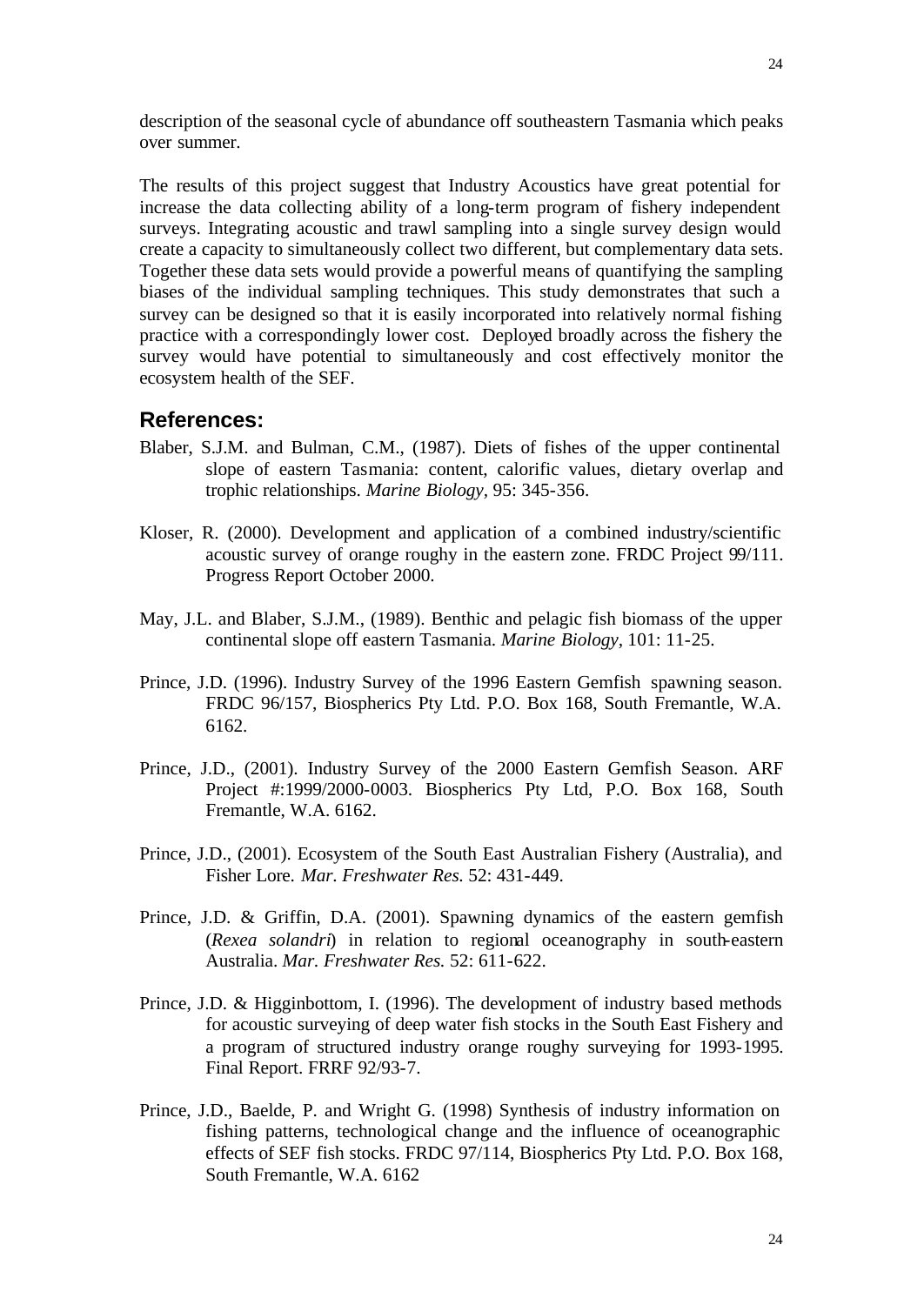25

- Prince, J.D., and Wright, G., (1994). A description of the size structure of the 1993 eastern Australian winter gemfish aggregations and a synthesis of industry's perspective on the existing stock assessment. FRRF 19/12 & FRDC 93/057, Biospherics Pty Ltd. P.O. Box 168, South Fremantle, W.A. 6162.
- Prince, J.D, Koopman, M., Smith, A.D.M. & Smith, D.C. (2001). Developing fishery independent techniques for indexing abundance and recruitment in the SEF: a scoping study. ARF 98/99-12. Final Report. Biospherics Pty Ltd, P.O. Box 168, South Fremantle, W.A. 6162.